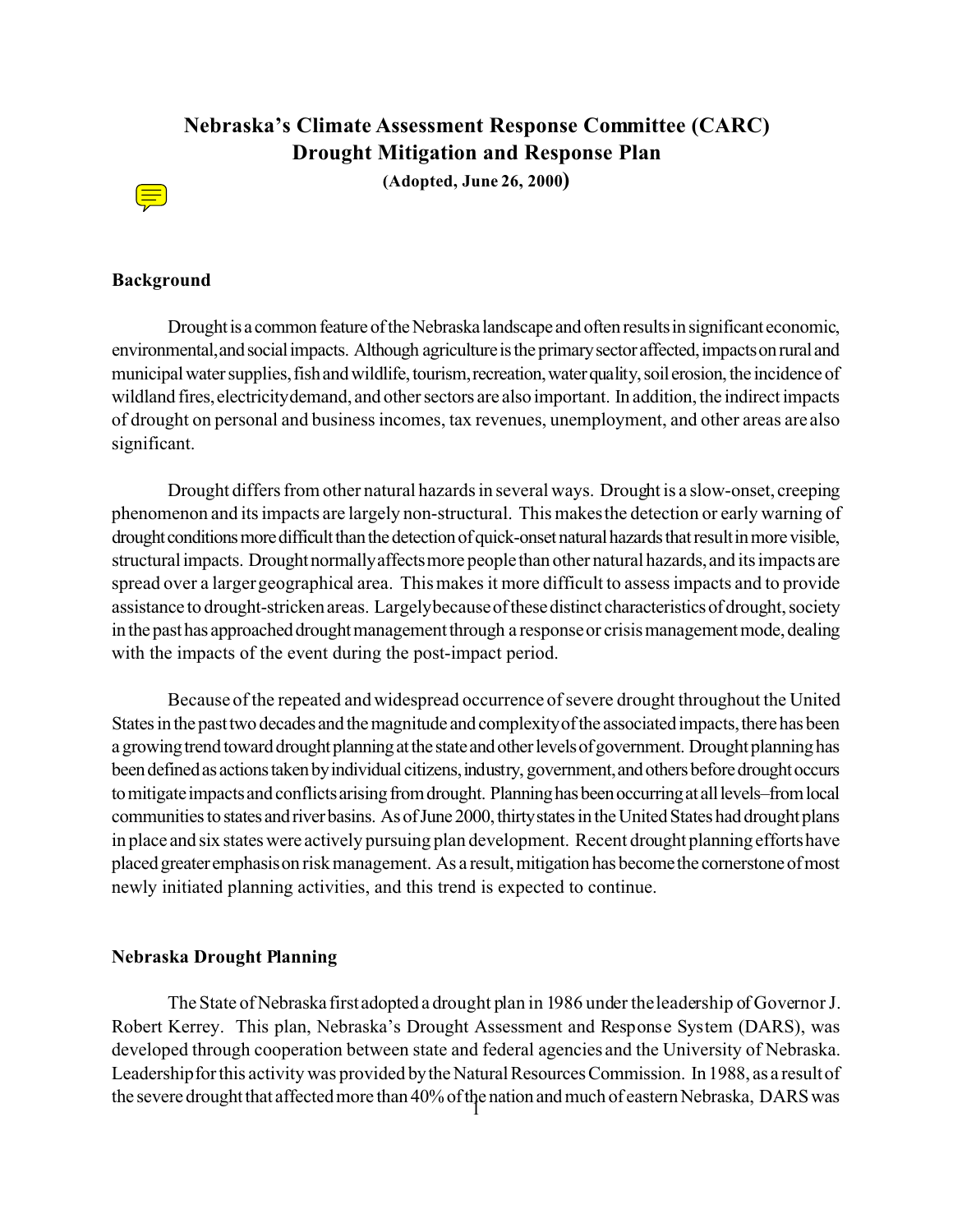revised to become the Drought Assessment and Response Team (DART) at the request of Governor Kay Orr. The Natural Resources Commission continued to provide leadership for this activity. The objectives of DART remained the same as its predecessor, and it was activated in 1988 to respond to drought conditions in the eastern portion of the state and again in 1989 in response to a statewide drought.

Largely as a result of the experiences in responding to the droughts of 1988-89, the State of Nebraska began to consider ways to improve the effectiveness of the state's drought plan. One of the recognized limitations of DART was that it functioned largely on an "ad hoc" basis with limited authority and little continuity between administrations. In 1991, Legislative Bill 274 was introduced in the 2<sup>nd</sup> session of the 92nd Legislature. The purpose of this bill was to establish the Climate Assessment Response Committee (CARC) under the leadership of the office of the Governor. LB 274 was passed by the Legislature in 1991 and replaced the functions of DART. As a result of this bill, leadership of CARC shifted to the Governor's office and chairmanship of CARC was transferred to the Nebraska Department of Agriculture. CARC broadened the range of authority to include other potential climate-related natural hazards. However, drought has received most of the attention of CARC since it was created.

The objectives of CARC as defined by LB 274 were to:

- 1. provide timelyand systematicdata collection, analysis,and dissemination ofinformation about drought and other severe climate occurrences to the Governor and to other interested persons;
- 2. provide the Governor and other interested persons with information and advice relevant to requests for federal disaster declarations and to the use of funds and other types of assistance available to the state because of such declarations;
- 3. establishcriteriaforstart-upand shut-down of various assessment and responseactivities bystate and federal agencies during drought and other climate-related emergencies;
- 4. provide an organizational structure that assures information flow and defines the duties and responsibilities of all agencies during times of drought and climate-related emergencies;
- 5. maintain a current inventory of state and federal agency responsibilities in assessing and responding to drought and other climate-related emergencies;
- 6. provide a mechanism for the improvement of methods of assessing impacts of drought on agriculture and industry;
- 7. provide such other coordination and communication among federal and state agencies as is deemed appropriate by such committee; and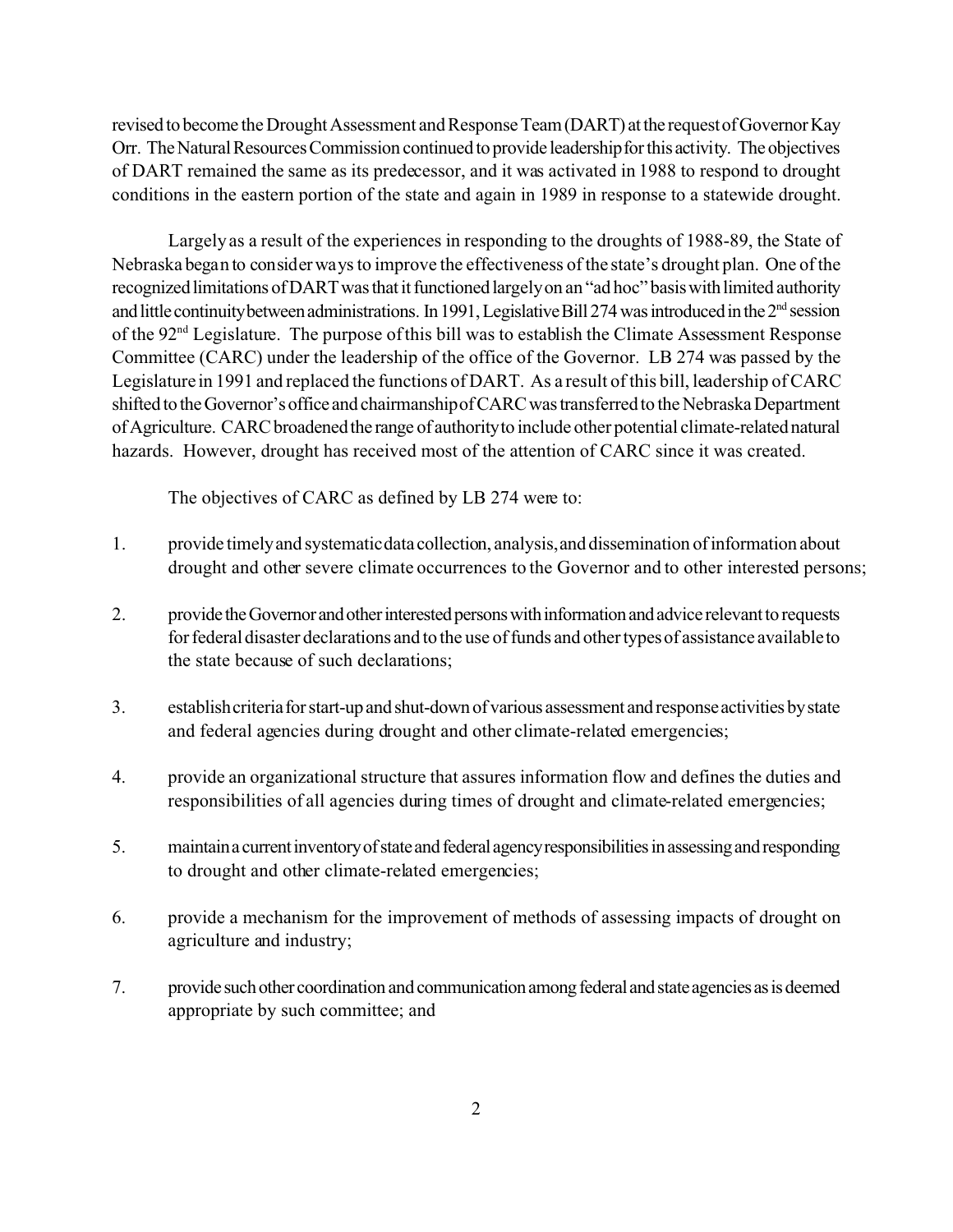8. perform such other climate-related assessment and response functions as are desired by the Governor.

An organizational structure for CARC was adopted by the committee in 1993. The organizational components of CARC are shown in Figure 1. CARC serves as a steering committee for the state's drought plan and other climate-related activities. The other principal committees associated with CARC are the Water Availability and Outlook Committee (WAOC) and the Risk Assessment Committee (RAC). The Emergency Response Committee (ERC) originally was considered a formal arm of CARC, but its role was revised in June 2000 in response to existing drought conditions and further study of Nebraska state law. By statute, the Nebraska Emergency Management Agency (NEMA) is charged with responding to emergency situations, such as drought or floods, at the direction of the Governor. To avoid any overlap of duties, the ERC's role was folded into the NEMA organization and separated from the official CARC structure.

While not a formal part of CARC, the ERC/NEMA is mentioned in this plan, and shown in the CARC organizational flow chart, to emphasize the importance of information sharing and communication between the two groups, particularly in times of weather emergency.





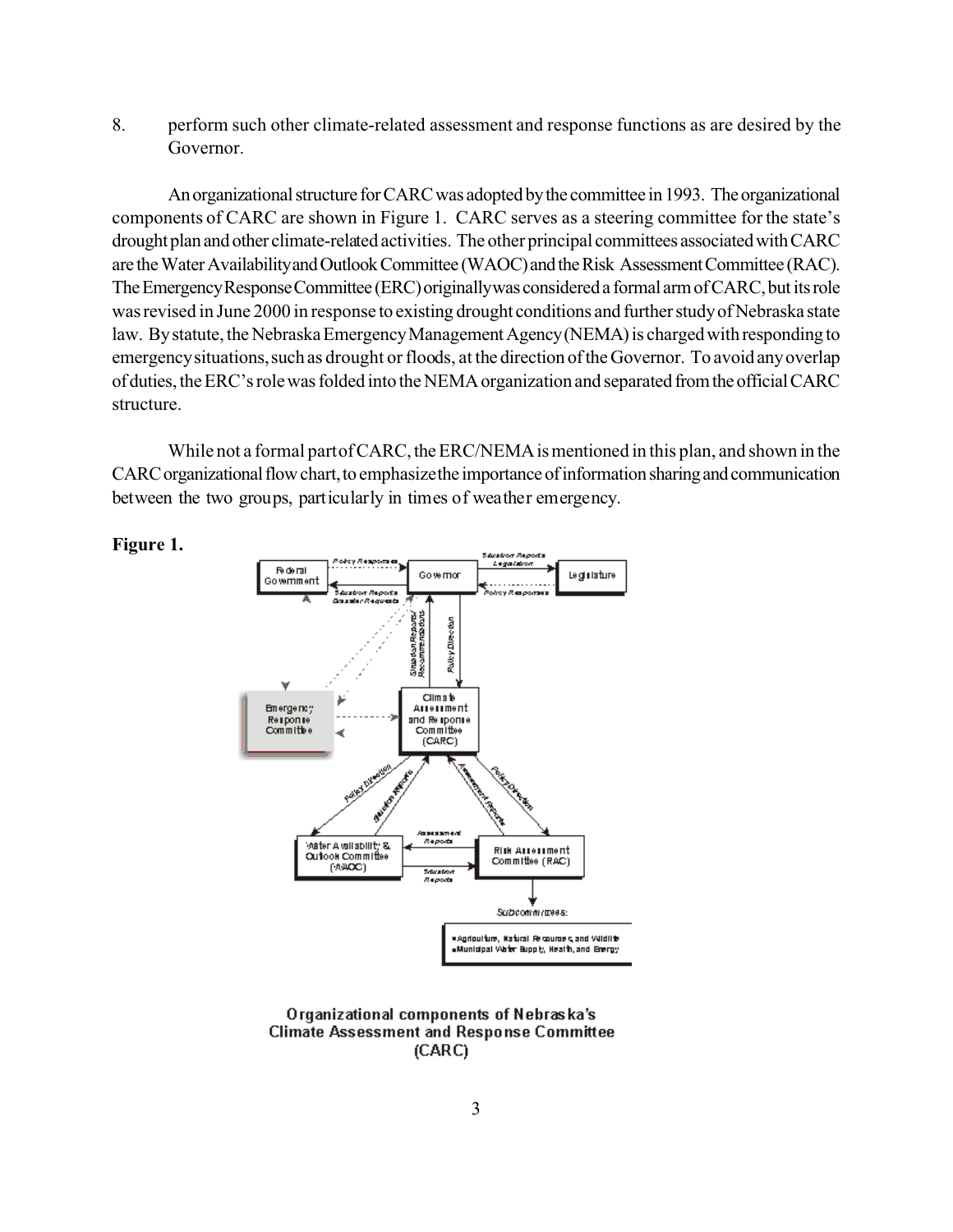In spring 1998, at the suggestion of the National Drought Mitigation Center (NDMC) at the University of Nebraska, CARC agreed to revise the state's drought plan. This revision process has had the full support of the Governor's office. The goal of this revision process was to derive a plan that would place greater emphasis on mitigation measures to lessen the risk (i.e., impacts) associated with the occurrence of drought and to incorporate new technologies for monitoring drought and water supply conditions that were now available to the committee.

#### **Drought Impacts in Nebraska**

Nebraska has experienced numerous drought episodes during the post-settlement period, and evidence from tree rings clearly document the occurrence of severe drought over the past 800 years. Drought produces a complex web of impacts that ripple through many sectors of the economy. This complexity is largely caused by the dependence of so many sectors on water for producing goods and providing services. Impacts from drought are commonly classified as direct or indirect and further separated into economic, environmental, and social categories. The impacts commonly associated with drought have been compiled by the National Drought Mitigation Center and are illustrated in Table 1. Although this list represents the experiences of many drought-prone regions of the world, many of these impacts are common to Nebraska. During the Nebraska drought plan revision process, this list was used to identify those impacts that were most critical to the state.

Many economic impacts occur in broad agricultural and agriculturally related sectors, including forestry and fisheries, because of the reliance of these sectors on surface and subsurface water supplies. In addition to obvious losses in yields in both crop and livestock production, drought is associated with increases in insect infestations, plant disease, and wind erosion. Droughts also bring increased problems with insects and diseases to forests and reduce growth. The incidence of forest and range fires increases substantially during extended droughts, which in turn places both human and wildlife populations at higher levels of risk.

 Incomelossis anotherindicator used in assessingthe impactsof drought becauseso many sectors are affected. Reduced income for farmers has a ripple effect, as their ability to purchase goods and services is limited. Thus, many retailers experience significant reductions in sales. This leads to unemployment, increased creditrisk for financial institutions, capital shortfalls, and loss of tax revenue for local, state, and federal government. The recreation and tourism industries are also affected because many consumershave lessdiscretionaryincomeavailable. Pricesforfood, energy, and other productsincrease as supplies are reduced. In some cases, local supply shortfalls for certain goods will result in the importation of these goods from outside the stricken region. Reduced water supply impairs the navigability of rivers and results in increased transportation costs because products must be transported by rail or truck. Hydropower production is also significantlyreduced. Demand for electricity increases substantially since droughts that occur during the summer season are often associated with above-normal temperature.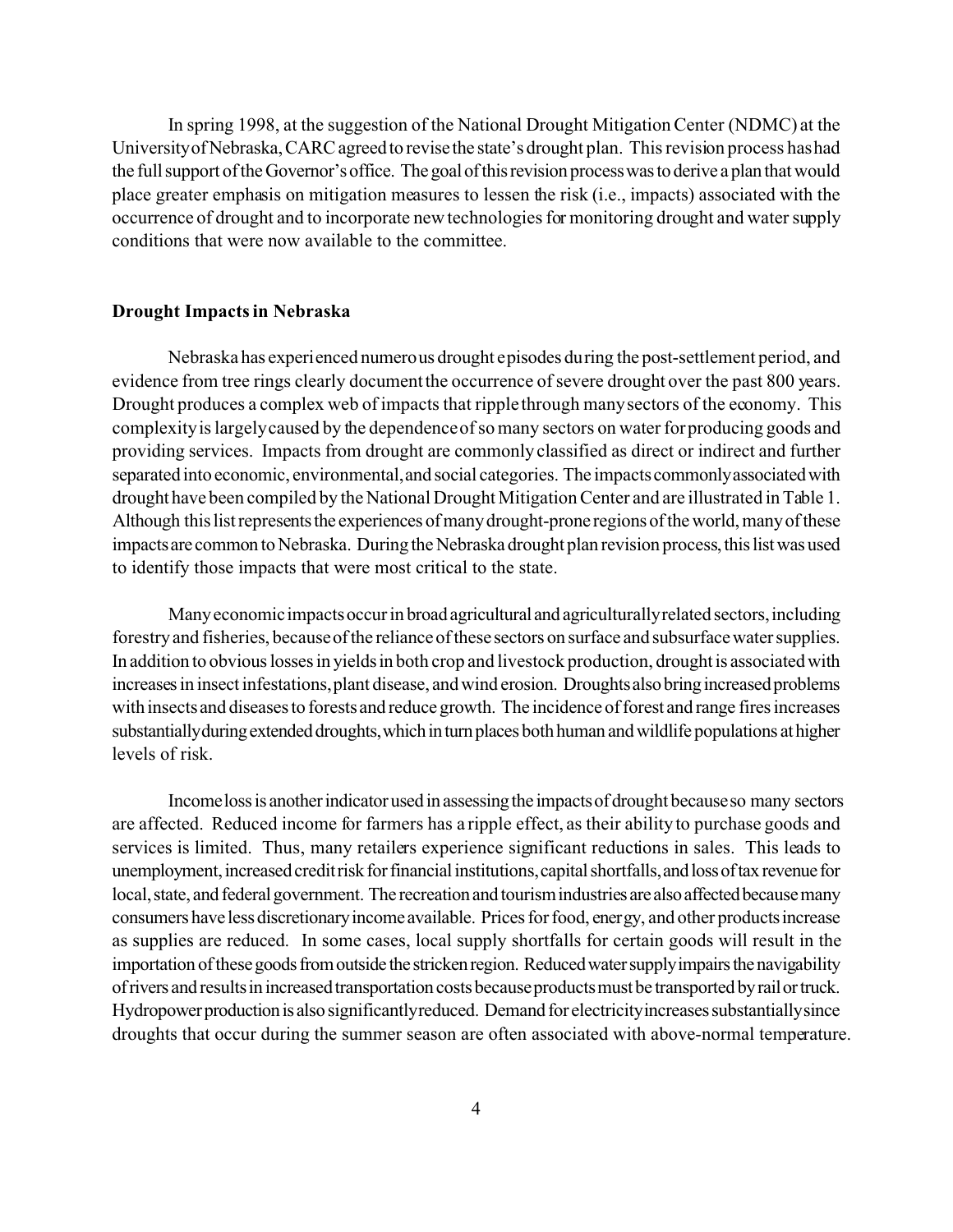| Problem<br><b>Sectors</b> | <i>Impacts</i>                                                                                                                                                                                                                                                                                                                                       |
|---------------------------|------------------------------------------------------------------------------------------------------------------------------------------------------------------------------------------------------------------------------------------------------------------------------------------------------------------------------------------------------|
| Economic                  | loss from crop production<br>annual and perennial crop losses; damage to crop quality<br>reduced productivity of cropland (wind erosion, etc.)<br>insect infestation<br>plant disease<br>wildlife damage to crops                                                                                                                                    |
|                           | loss from dairy and livestock production<br>reduced productivity of range land<br>forced reduction of foundation stock<br>closure/limitation of public lands to grazing<br>high cost/unavailability of water for livestock<br>high cost/unavailability of feed for livestock<br>high livestock mortality rates<br>increased predation<br>range fires |
|                           | loss from timber production<br>forest fires<br>tree disease<br>insect infestation<br>impaired productivity of forest land                                                                                                                                                                                                                            |
|                           | loss from fishery production<br>damage to fish habitat<br>loss of young fish due to decreased flows                                                                                                                                                                                                                                                  |
|                           | loss of national economic growth, retardation of economic development                                                                                                                                                                                                                                                                                |
|                           | income loss for farmers and others directly affected                                                                                                                                                                                                                                                                                                 |
|                           | loss of farmers through bankruptcy                                                                                                                                                                                                                                                                                                                   |
|                           | loss to recreational and tourism industry                                                                                                                                                                                                                                                                                                            |
|                           | loss to manufacturers and sellers of recreational equipment                                                                                                                                                                                                                                                                                          |
|                           | increased energy demand and reduced supply because of drought-related power<br>curtailments                                                                                                                                                                                                                                                          |
|                           | costs to energy industry and consumers associated with substituting more<br>expensive fuels (oil) for hydroelectric power                                                                                                                                                                                                                            |
|                           | loss to industries directly dependent on agricultural production (e.g., machinery and<br>fertilizer manufacturers, food processors, etc.)                                                                                                                                                                                                            |
|                           | decline in food production/disrupted food supply<br>increase in food prices<br>increased importation of food (higher costs)                                                                                                                                                                                                                          |
|                           | disruption of water supplies                                                                                                                                                                                                                                                                                                                         |
|                           | unemployment from drought-related production declines                                                                                                                                                                                                                                                                                                |
|                           | strain on financial institutions (foreclosures, greater credit risks, capital shortfalls, etc.)                                                                                                                                                                                                                                                      |
|                           | revenue losses to federal, state, and local governments (from reduced tax base)                                                                                                                                                                                                                                                                      |
|                           | deterred capital investment, expansion                                                                                                                                                                                                                                                                                                               |
|                           | dislocation of businesses                                                                                                                                                                                                                                                                                                                            |
|                           | revenues to water supply firms<br>revenue shortfalls<br>windfall profits                                                                                                                                                                                                                                                                             |
|                           | loss from impaired navigability of streams, rivers, and canals                                                                                                                                                                                                                                                                                       |

Table 1. Classification of drought-related impacts (costs and losses)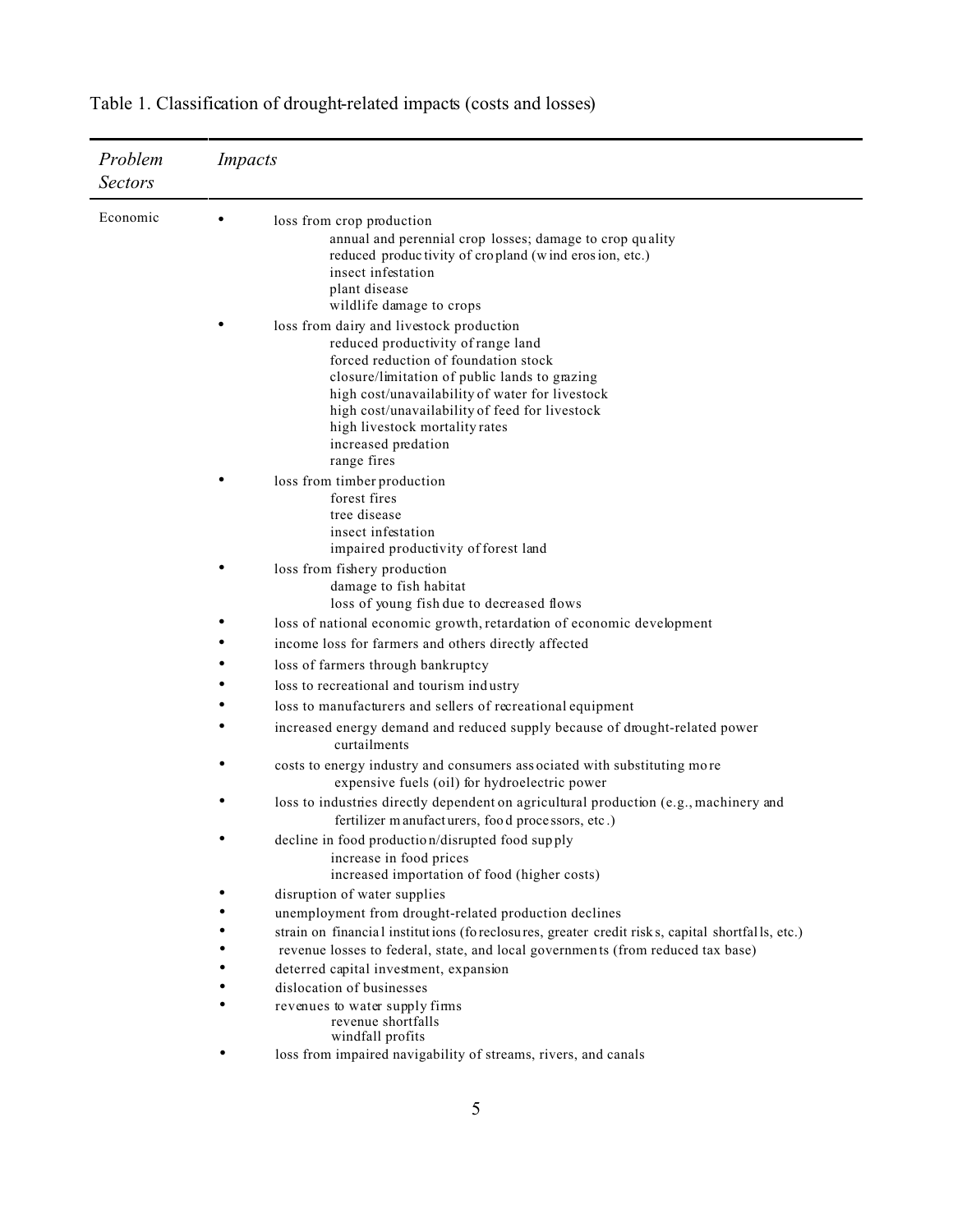|               |   | cost of water transport or transfer                                                                           |
|---------------|---|---------------------------------------------------------------------------------------------------------------|
|               |   | cost of new or supplemental water resource development                                                        |
|               |   |                                                                                                               |
| Environmental | ٠ | damage to animal species                                                                                      |
|               |   | reduction and degradation of fish and wildlife habitat<br>lack of feed and drinking water                     |
|               |   | disease                                                                                                       |
|               |   | increased vulnerability to predation (e.g., from species concentration near water)                            |
|               |   | loss of biodiversity                                                                                          |
|               |   | wind and water erosion of soils                                                                               |
|               |   | reservoir and lake drawdown                                                                                   |
|               |   | damage to plant species                                                                                       |
|               |   | water quality effects (e.g., salt concentration, increased water temperatures, pH,<br>dissolved oxygen)       |
|               |   | air quality effects (dust, pollutants)                                                                        |
|               |   | visual and lands cape quality (dust, vegetative cover, etc.)                                                  |
|               |   | increased fire hazard                                                                                         |
|               |   | estuarine impacts; changes in salinity levels, reduced flushing                                               |
| Social        |   | increased groundwater depletion (mining), land subsidence                                                     |
|               |   | loss of wetlands                                                                                              |
|               |   | loss of cultural sites                                                                                        |
|               |   | insect infestation                                                                                            |
|               |   | food shortages (decreased nutritional level, malnutrition, famine)                                            |
|               |   | loss of human life (e.g., food shortages, heat)                                                               |
|               |   | public safety from forest and range fires                                                                     |
|               |   | conflicts between water users, public policy conflicts                                                        |
|               |   | increased anxiety                                                                                             |
|               |   | loss of aesthetic values                                                                                      |
|               |   | health-related low flow problems (e.g., diminished sewage flows, increased pollutant<br>concentrations, etc.) |
|               |   | recognition of institutional constraints on water use                                                         |
|               |   | inequity in the distribution of drought impacts/relief                                                        |
|               |   | decreased quality of life in rural areas                                                                      |
|               |   | increased poverty                                                                                             |
|               |   | reduced quality of life, changes in lifestyle                                                                 |
|               |   | social unrest, civil strife                                                                                   |
|               |   | population migration (rural to urban areas)                                                                   |
|               |   | reevaluation of social values                                                                                 |
|               |   | increased data/information needs, coordination of dissemination activities                                    |
|               |   | loss of confidence in government officials                                                                    |
|               |   | recreational impacts                                                                                          |

Environmental losses are the result of damages to plant and animal species, wildlife habitat, and air and water quality; forest and range fires; degradation of landscape quality; loss of biodiversity; and soil erosion. Some of the effectsare short-term and conditions quickly return to normal following the end of the drought. Other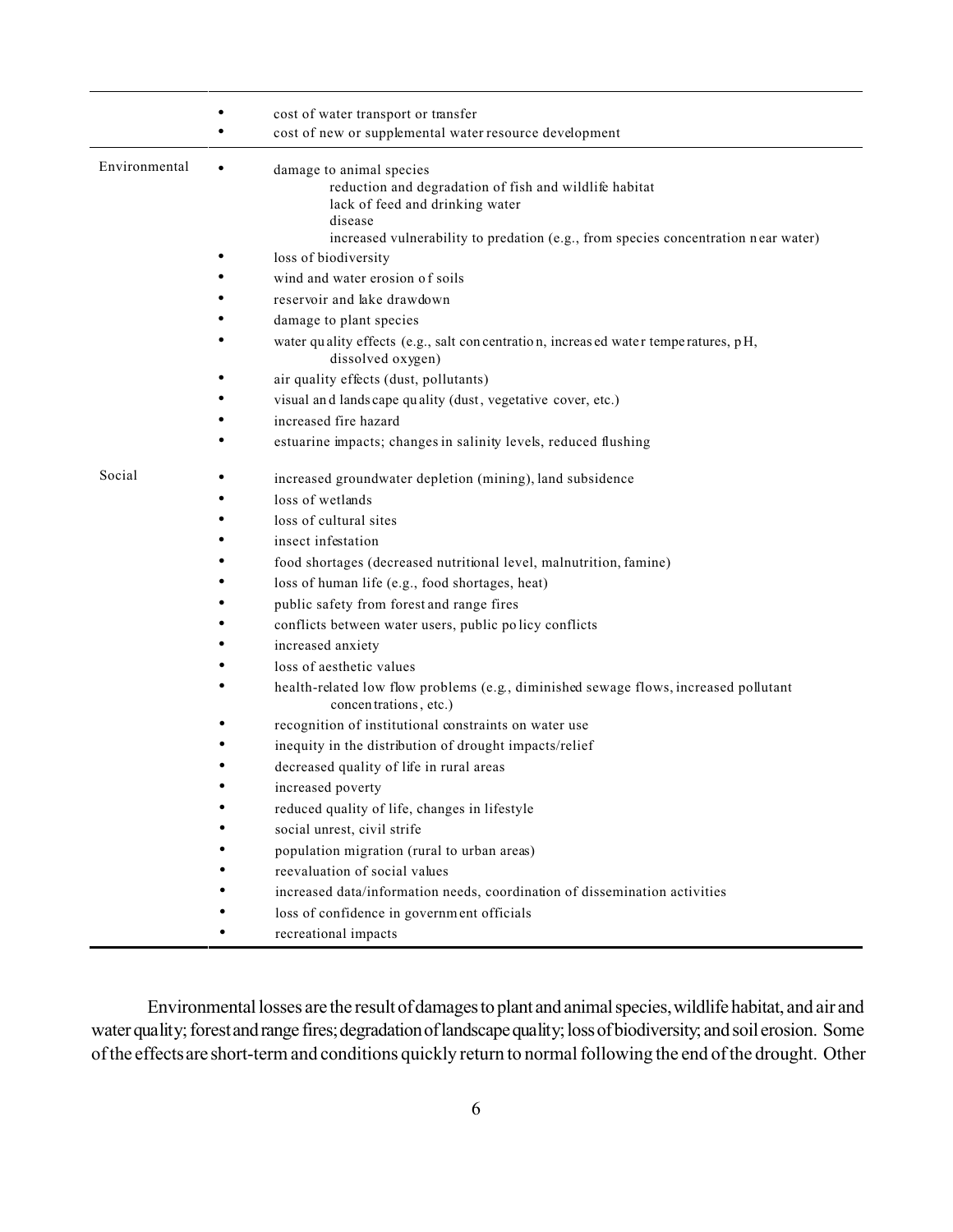environmental effects linger for some time or may even become permanent. Wildlife habitat, for example, may be degraded through the loss of wetlands, lakes, and vegetation. However, many species will eventually recover from this temporary aberration. The degradation of landscape quality, including increased soil erosion, may lead to a more permanent loss of biological productivity of the landscape. Although environmental losses are difficult to quantify, growing public awareness and concern for environmental quality has forced public officials to focus greater attention and resources on these effects.

Social impacts mainly involve public safety, health, conflicts between water users, reduced quality of life, and inequities in the distribution of impacts and disaster relief. Many of the impacts specified as economic and environmental have social components as well. Population out-migration is a significant problem in many countries as people affected by drought choose to migrate to urban areas either within the stressed areas or to regions outside the drought area. This was certainlyamajorimpact of droughtsthat occurred in Nebraska during the latter part of the  $19<sup>th</sup>$  century and the early  $20<sup>th</sup>$  century, particularly during the 1930s.

#### **Drought Mitigation and Response**

Preparednessemphasizes pre-disaster activities designedto increasethe level ofreadinessorimprove operational and institutional capabilitiesto respond to droughtin its earlystages aswell as during the period of peak severity and recovery. Nebraska recognizes that its drought plan must address both the emergency or response element of drought and longer-term issues associated with the reduction of vulnerability and, therefore, risk. Thus, drought mitigation planning is considered to be an ongoing process that the state will need to continue to address in the long term. CARC understands that its role is to provide leadership and coordination in the pursuitofthe goalto reduce the impacts of drought in Nebraska while preserving our natural and agricultural resource base for future generations.

The intent of Nebraska's drought plan is to provide government with an organizational structure to systematicallyaddressthe impactsof drought in a more effective, timely, and coordinatedmanner. Given the slow-onset nature of drought and themyriadofstate and federal agencies and other organizationsinvolved in responding to drought at the state and federal level, this organizational structure and improved coordination is critically important. A drought plan can be an effective means to improve information flow on drought conditions, severity, and impacts, and thus the timeliness of mitigation and emergency response actions.

Nebraska's revised drought plan places more emphasis on mitigation. Mitigation is defined as short-and long-term actions, programs, or policies implemented during and in advance of drought that reduce the degree of risk to human life, property, and productive capacity. The types or forms of mitigation activities vary from one natural hazard to another. Drought-related mitigation actions are, for the most part, different from those used for other natural hazards because of the insidious nature of drought.

Mitigation actions used by states to address impacts during recent droughts in the United States can be classifiedintonine primarycategories,asshown inTable2. Manyoftheseactions and programshavebeenand will continue to be considered by Nebraska as part of its ongoing drought planning process.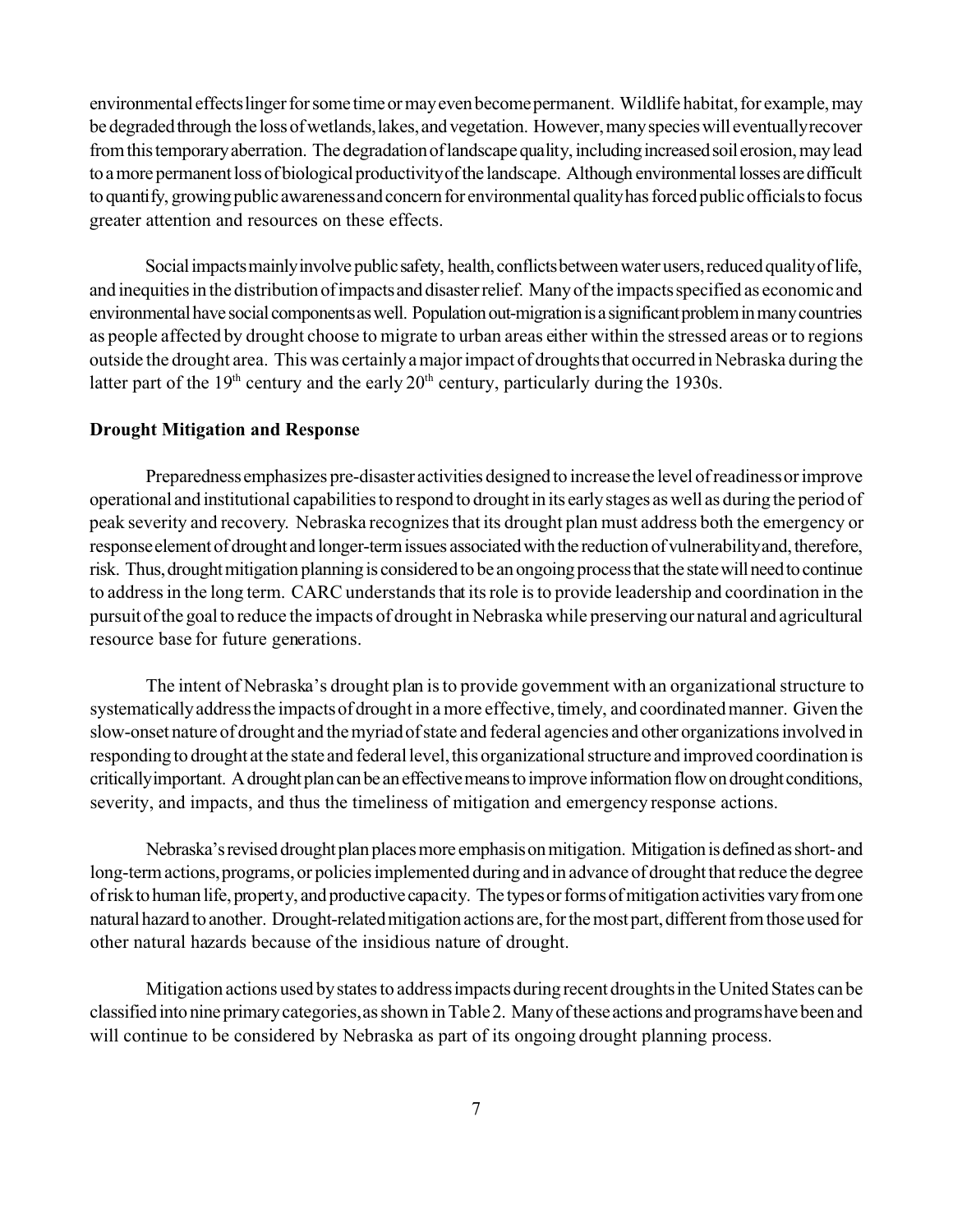Assessment programs adopted by states range from improved criteria or triggers for the initiation of specific actions in response to drought to new data collection networks. Automated weather data networks such as the one that exists in Nebraska have significantly improved state monitoring capabilities. One of the three critical components of a drought plan is a comprehensive monitoring/early warning system. Parameters that must be monitored to detect the early onset of drought include temperature and precipitation, stream flow, reservoir and groundwater levels, snow pack, and soil moisture. Each of these parameters represents different components of the hydrologic system and, therefore, different impact sectors (e.g., agriculture, energy, transportation, recreation and tourism). To assess emerging drought conditions, these data must be integrated to provide a comprehensive snapshot of water availability and outlook.

Legislative actions taken by states included the passage of measures to protect instream flows and guarantee low-interest loans to farmers. Low-interest loans, a common federal response to drought, are not generallyavailable from states. Many states have been reexamining aspects of water rights doctrine in response to growingwater use and associated conflicts. Water banks have been used in some states(e.g.,California) as a means of temporarily modifying water allocation procedures during water shortages.

Augmentation of water supplies during recent droughts included rehabilitating reservoirs to operate at design capacity and reviewing reservoir operation plans. Many cities also worked with self-supplied industrial users on programs to reallocate some water for emergency public water supplies. In the longer term, urban areas have sought to expand the capacity of their water supply system by developing new supplies or through the development of alternative supplies to lessen vulnerability.

One of the key responsibilities of state government during periods of drought is to keep the public aware ofthe severityofthe situation through timelyreports. These reportsmustprovide a clearrationaleformitigative actions that are being imposed on either a voluntary or mandatory basis. During recent droughts, some states have organized informational meetings for the media and the public, implemented water conservation awareness programs, prepared and distributed informational materials, and organized workshops on drought-related topics. Sample ordinances on water conservation were also prepared and distributed to municipalities and rural suppliers.

Most states lack the financial resources necessary to provide drought relief to individual citizens during times of emergency. However, it is often within the mission and capacity of state agencies to provide technical assistance to municipalities and others. During recent droughts, states assisted by providing advice on potential new sources of water and evaluating the quality and quantity of those supplies. Agencies also assisted municipalities in assessing the vulnerability of water supply systems. States encouraged the adoption of voluntary water conservation measures and established stronger economic incentives for water conservation within the private sector. Water metering and leak detection programs were implemented.

Emergencyresponseprogramswouldnot be considered bysome to bemitigative actions. However,if these measures are implemented to reduce immediate impacts or the risk of future impacts as part of a long-term mitigation program, they represent a proactive approach to drought management. State responses included a wide range of measures such as lowering of well intakes on reservoirs for rural water supplies, establishing water hauling programs for livestock, extending boat ramps in recreational areas, and creating a tuition assistance program to enable farmers to participate in farm management classes.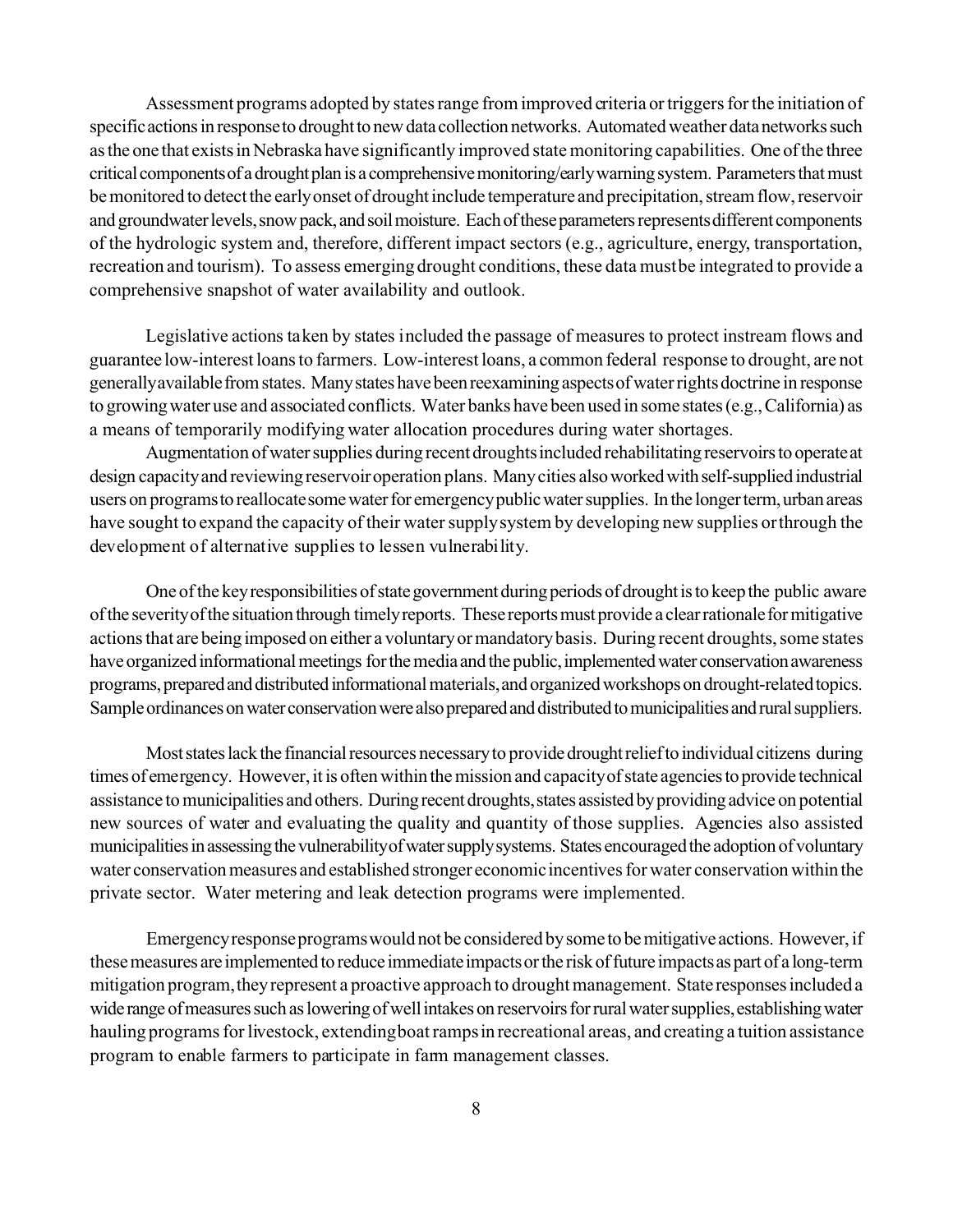| Category                                        | Specific Action                                                                                                                                                       |
|-------------------------------------------------|-----------------------------------------------------------------------------------------------------------------------------------------------------------------------|
| Assessment programs                             | Developed criteria or triggers for drought-related actions                                                                                                            |
|                                                 | Developed early warning system, monitoring program                                                                                                                    |
|                                                 | Conducted inventories of data availability                                                                                                                            |
|                                                 | Established new data collection networks                                                                                                                              |
|                                                 | Monitored vulnerable public water suppliers                                                                                                                           |
| Legislation/public policy                       | Prepared position papers on public policy issues                                                                                                                      |
|                                                 | Examined water rights statutes for possible modification during water shortages                                                                                       |
|                                                 | Passed legislation to protect instream flows                                                                                                                          |
| Water supply                                    | Issued emergency permits for water use                                                                                                                                |
| augmentation/<br>development of new             | Provided pumps and pipes for distribution                                                                                                                             |
| supplies                                        | Proposed and implemented program to rehabilitate reservoirs to operate at design capacity                                                                             |
|                                                 | Undertook water supply vulnerability assessments                                                                                                                      |
|                                                 | Inventoried self-supplied industrial water users for possible use of their supplies for<br>emergency public water supplies                                            |
|                                                 | Inventoried and reviewed reservoir operation plans                                                                                                                    |
| Public awareness/                               | Organized drought information meetings for the public and the media                                                                                                   |
| education programs                              | Implemented water conservation awareness programs                                                                                                                     |
|                                                 | Published and distributed pamphlets to individuals, businesses, and municipalities on<br>water conservation techniques and agricultural drought management strategies |
|                                                 | Organized workshops on special drought-related topics                                                                                                                 |
|                                                 | Prepared sample ordinances on water conservation for municipalities and domestic rural<br>supplies                                                                    |
| Technical assistance on                         | Provided advice on potential new sources of water                                                                                                                     |
| water conservation                              | Evaluated water quantity and quality from new sources                                                                                                                 |
|                                                 | Advised water suppliers on assessing vulnerability of existing supply system                                                                                          |
|                                                 | Recommended the adoption of water conservation measures to suppliers                                                                                                  |
| Demand reduction/water<br>conservation programs | Established stronger economic incentives for private investment in water conservation                                                                                 |
|                                                 | Encouraged voluntary water conservation                                                                                                                               |
|                                                 | Improved water use and conveyance efficiencies                                                                                                                        |
|                                                 | Implemented water metering and leak detection programs                                                                                                                |

# Table 2. Drought-related mitigative actions taken by states during recent droughts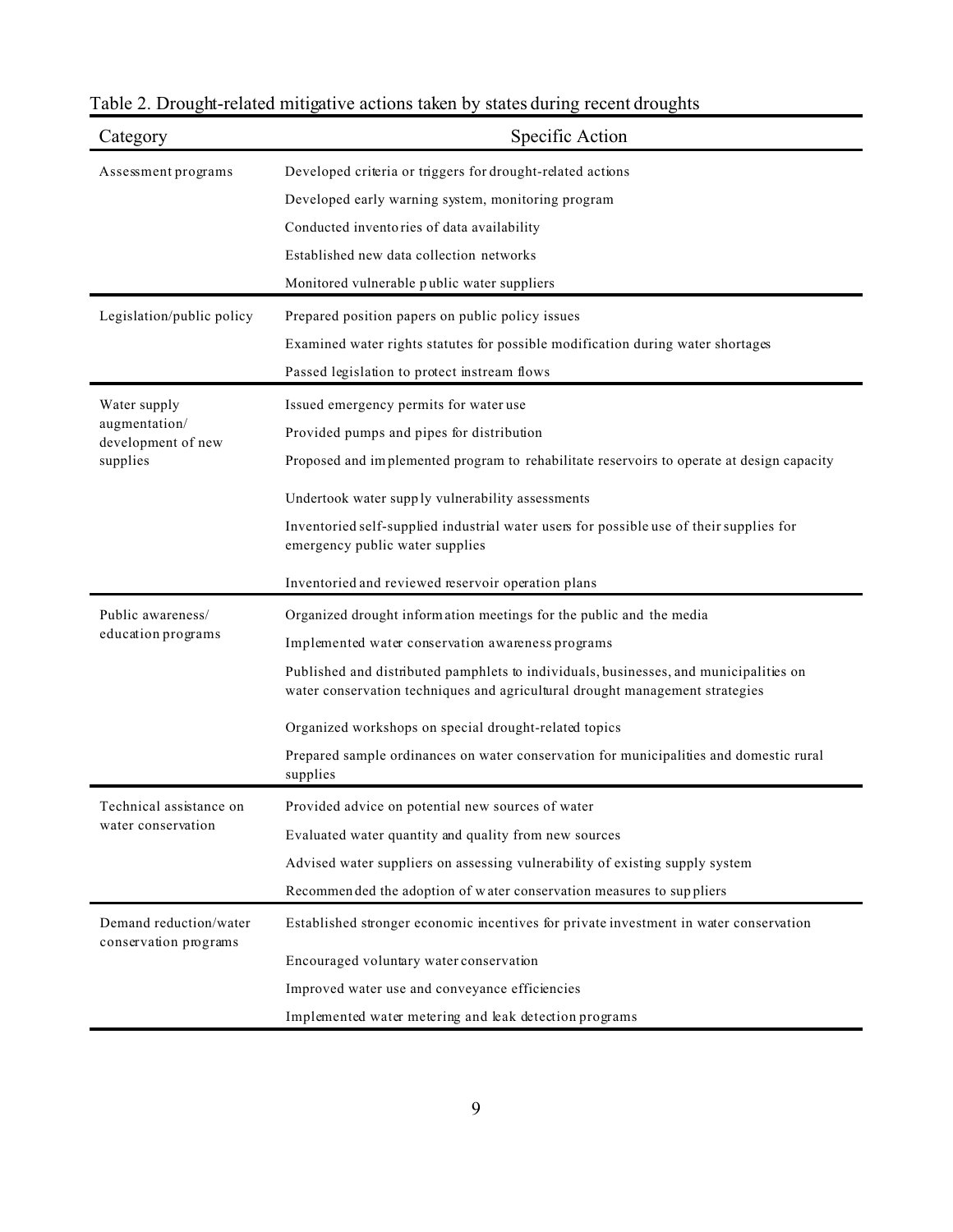| Emergency response  | Established alert procedures for water quality problems                                                                             |  |  |  |  |
|---------------------|-------------------------------------------------------------------------------------------------------------------------------------|--|--|--|--|
| programs            | Stockpiled supplies of pumps, pipes, water filters, and other equipment                                                             |  |  |  |  |
|                     | Established water hauling programs for livestock from reservoirs and other sources                                                  |  |  |  |  |
|                     | Compiled list of locations for livestock watering                                                                                   |  |  |  |  |
|                     | Established hay hotline                                                                                                             |  |  |  |  |
|                     | Provided funds for improvement of water systems, developing new systems, and digging<br>of wells                                    |  |  |  |  |
|                     | Provided funds for recovery programs for drought and other natural disasters                                                        |  |  |  |  |
|                     | Lowered well intakes on reservoirs for rural water supplies                                                                         |  |  |  |  |
|                     | Extended boat ramps and docks in recreational areas                                                                                 |  |  |  |  |
| Water use conflict  | Acted to resolve emerging water use conflicts                                                                                       |  |  |  |  |
| resolution          | Negotiated with irrigators to gain voluntary restrictions on irrigation in areas where<br>domestic wells were likely to be affected |  |  |  |  |
|                     | Established a water banking program                                                                                                 |  |  |  |  |
|                     | Clarified state law regarding sale of water                                                                                         |  |  |  |  |
|                     | Clarified state law on changes in water rights                                                                                      |  |  |  |  |
|                     | Suspended water use permits in watershed with low water levels                                                                      |  |  |  |  |
|                     | Investigated complaints of irrigation wells interfering with domestic wells                                                         |  |  |  |  |
| Drought contingency | Recommended to water suppliers the development of drought plans                                                                     |  |  |  |  |
| plans               | Established statewide contingency plan                                                                                              |  |  |  |  |
|                     | Evaluated worst-case drought scenarios for possible further actions                                                                 |  |  |  |  |

Conflicts between water users increase during water-short periods. Timely intervention to resolve these conflicts will become increasinglynecessary as demands on limited water supplies continue to expand in number and complexity. The best approach is to anticipate these conflicts well in advance of drought and initiate appropriate actions to avoid conflict. Many of the actions taken focused on the growing conflicts between municipal and agricultural water use.

## **Nebraska's Drought Mitigation and Response Plan**

Recognizing the recurring nature of drought in Nebraska and the potential risks associated with severe drought events that may persist for one or more years, the purpose of the state's drought mitigation efforts are to:

- monitor the state's climate and water supply conditions;
- assess the risks of and vulnerabilities to drought;
- promote the development and implementation of mitigation actions and policies; and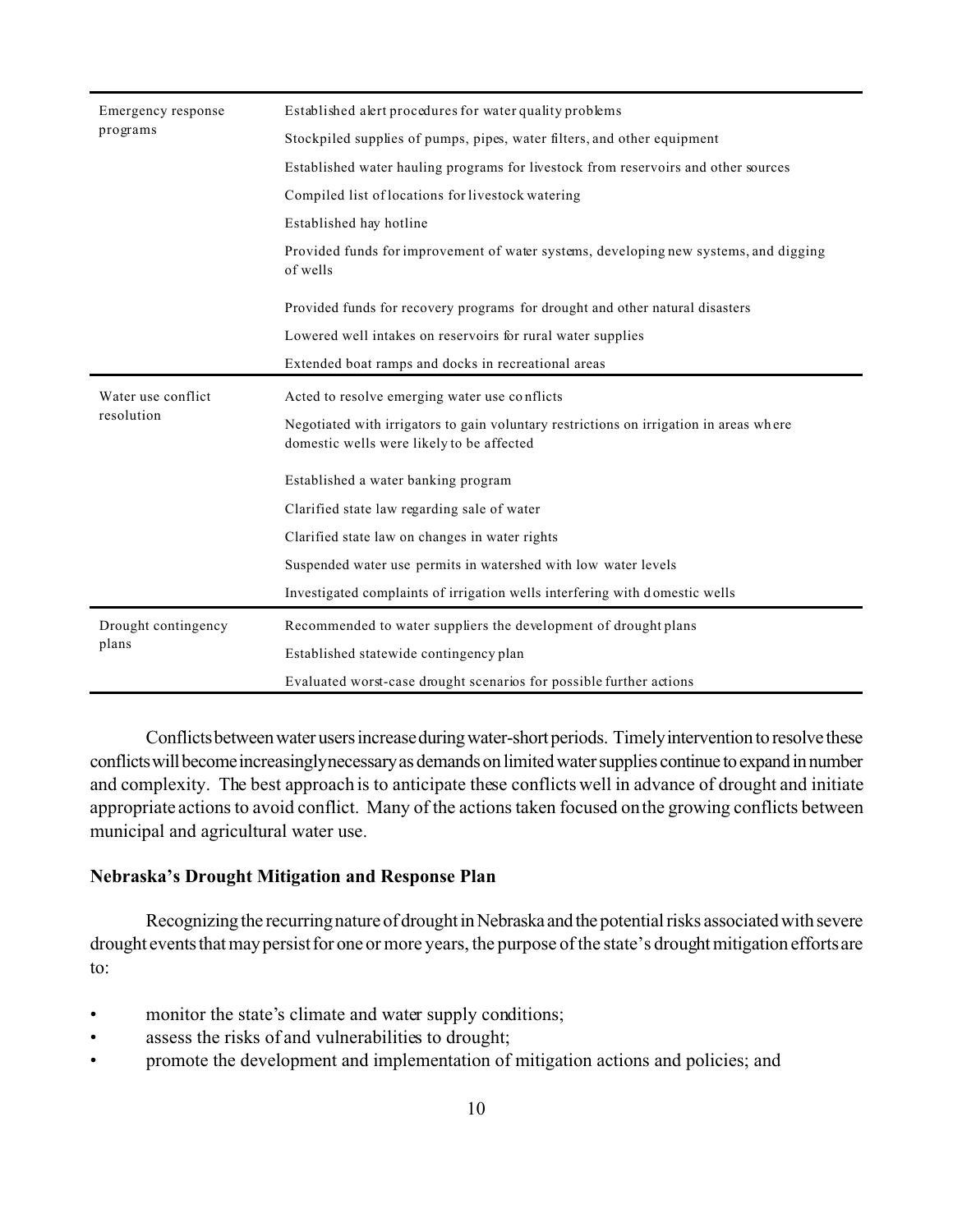respond to drought emergencies in a timely and effective manner.

The long-term goal of the plan is to provide Nebraska with an effective and systematic means of assessing drought conditions, develop mitigation actions and programs to reduce risk in advance of drought, and develop responseoptionsthat minimize economic stress, environmental losses, and social hardships associatedwith drought. The state's drought planning activity is viewed as an ongoing process in recognition of the dynamic nature of the factors that may alter future vulnerability and risk. The objectives of the Nebraska Drought Mitigation and Response Plan are to:

- 1. Collect,analyze,anddisseminate timelyand reliabledrought-relateddata andinformationina timelyand systematic manner to the Governor and other interested persons;
- 2. Identify sectors, communities, and population groups most at risk and work with those groups to determine mitigation and response programs to address these risks in advance of drought events;
- 3. Determine appropriate triggers for the initiation and termination of drought mitigation and response programs;
- 4. Provide an organizationalstructure thatfacilitatesinteragencycooperation and a deliverysystemthat assures information flow to state and federal agencies and others;
- 5. Define the duties andresponsibilitiesofstateandfederalagencies,theUniversityofNebraska, and others in preparing for and responding to the impacts of drought;
- 6. Compileandmaintainan inventoryofstateand federalmitigation and responseprogramsthat canassist in lessening the impacts of and facilitating the recovery from drought;
- 7. Develop and maintain an information delivery system, including a CARC web site, to keep the public informed of current drought conditions and potential mitigation and response actions; and
- 8. Perform other climate-related mitigation, assessment, and response functions as desired by the Governor.

# CARC Membership

The membership of CARC is, as defined by Legislative Bill 274, as follows:

- Department of Agriculture
- Department of Natural Resources
- Health and Human Services System, Office of Regulation and Licensure
- Nebraska Emergency Management Agency
- Cooperative Extension Service, University of Nebraska
- Conservation and Survey Division, University of Nebraska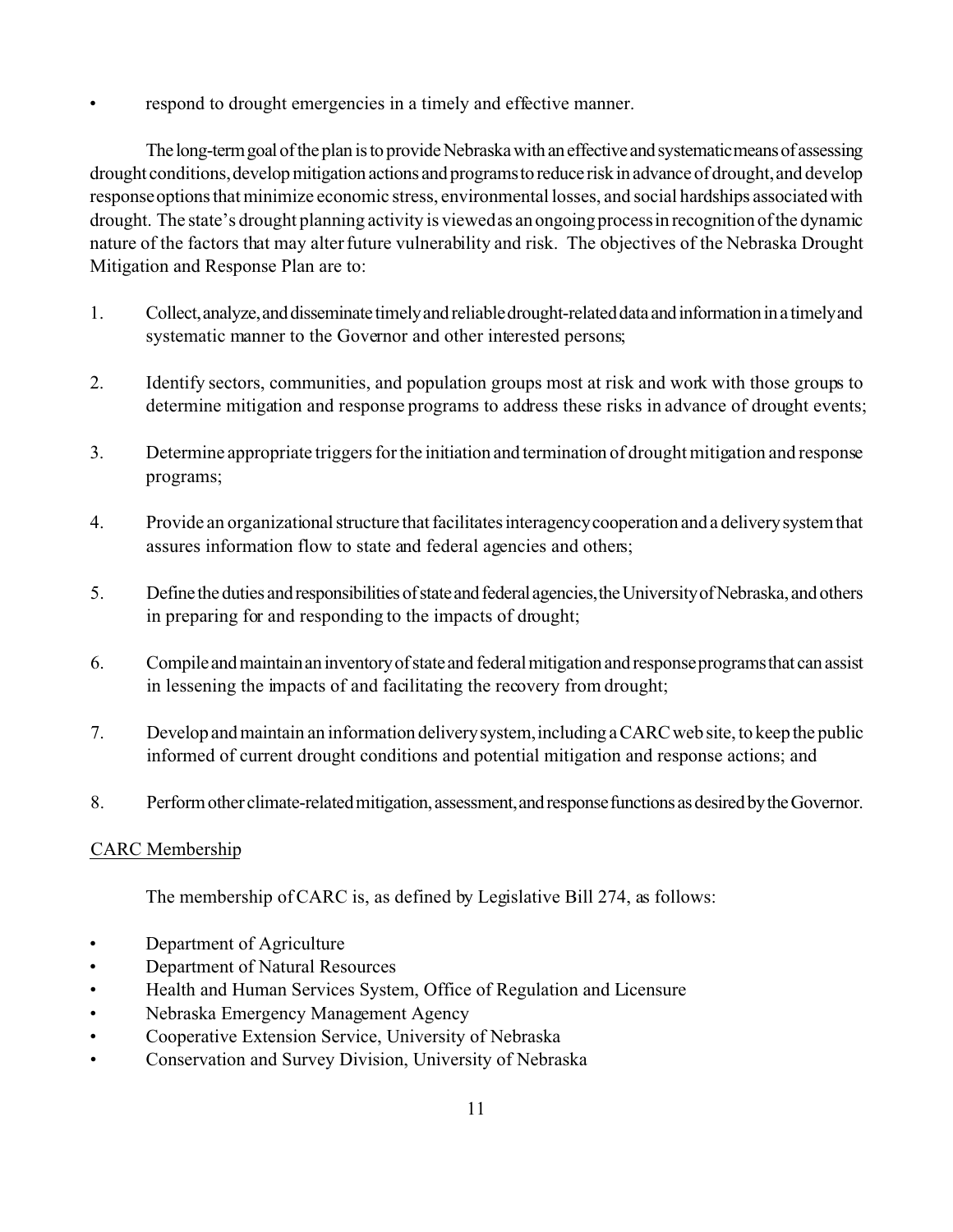- Livestock producer
- Crop producer
- Governor's Policy Research Office

The Nebraska Department of Agriculture currently serves as chair of CARC.

Additional CARC members can be appointed by the Governor, including:

- Chairpersons, Agriculture and Natural Resources Committees (Nebraska Legislature)
- Representatives from the federal Farm Service Agency and federal Crop Insurance Corporation
- Representatives from any other state or federal agencies he or she deems necessary

# Water Availability and Outlook Committee (WAOC)

The purpose of the WAOC is to monitor current climate and water supply conditions and estimate likely future water availability. The State Climatologist of the Nebraska State Climate Office, University of Nebraska-Lincoln, will serve as chair of the WAOC. The objectives of the WAOC are:

- 1. To work with CARC and RAC to define drought for various applications and develop triggers that will initiate and terminate mitigation and response programs and actions;
- 2. To inventory current observation networks and make recommendations on the expansion or improvement of those networks;
- 3. To develop a comprehensive monitoring system for drought that incorporates current and emerging technologies to monitor all principal components of the hydrological system;
- 4. To identify, in collaboration with CARC and RAC, drought management areas of the state that reflect various levels of vulnerability to drought conditions; and
- 5. To recommend potential mitigation and response actions to CARC.

Those variables that the WAOC will monitor and evaluate on a routine basis include precipitation and temperature, soil moisture, stream flow, groundwater, reservoir and lake levels, and snow pack for Nebraska and in western states that supply inflow to the Platte and Missouri River systems. The committee will also use other indices such as the Standardized Precipitation Index, Palmer Drought Severity Index, Crop Moisture Index, and Standardized Vegetation Index to assess drought severity levels.

The WAOC will meet at least three times a year: spring, summer, and fall. The committee will report the status of climate and water supply conditions in writing to the chairperson of CARC and at CARC committee meetings.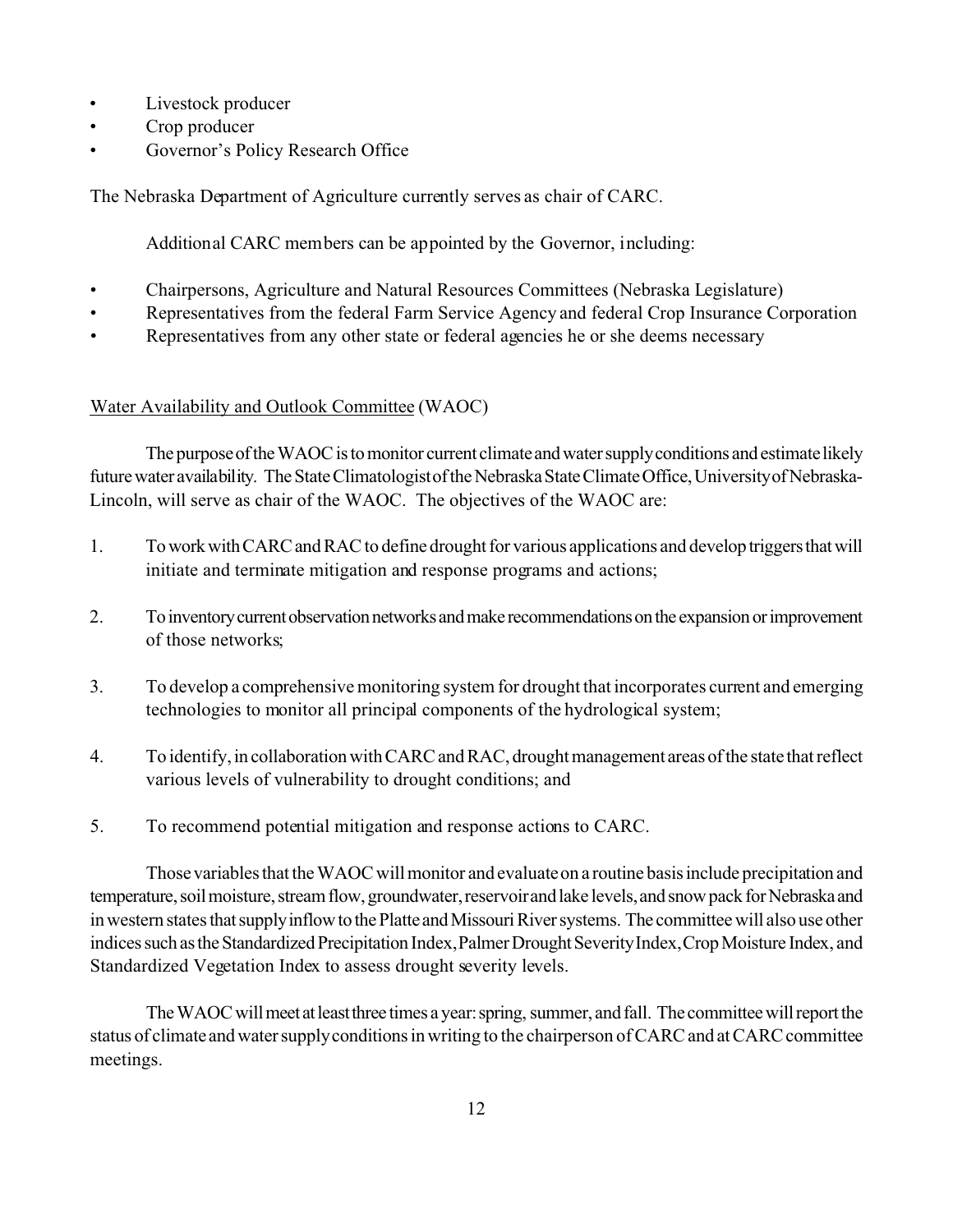Membership of the WAOC includes:

State Climatologist, Nebraska State Climate Office, UNL (Chair) National Drought Mitigation Center, UNL Conservation and Survey Division, UNL Cooperative Extension Service, UNL Department of Natural Resources, State of Nebraska Natural Resources Conservation Service, USDA National Weather Service, NOAA U.S. Geological Survey, DOI Bureau of Reclamation, DOI

#### Risk Assessment Committee (RAC)

The purpose of the Risk Assessment Committee (RAC) is to identify those sectors, population groups, or regions most at risk from drought and the most probable impacts. The objectives of this committee are to:

- 1. Conduct a drought risk assessment for Nebraska;
- 2. Formulate mitigation and response actions that will reduce these impacts and work with CARC on strategies to implement these actions and programs;
- 3. Collaborate with WAOC to develop appropriate triggers that link mitigation and response actions to the sequence of drought impacts;
- 4. Assist WAOC in the development of drought management areas.

The following RAC subcommittees were formed to address these objectives:

- Agriculture, natural resources, and wildlife
- Municipal water supply, health, and energy

The CARC chairperson will appoint co-chairs for these subcommittees. The membership of RAC will include the co-chairs of the subcommittees, a representative from the Nebraska Department of Agriculture, and a member of the NDMC staff. RAC will coordinate the activities of the subcommittees and report on these activities and recommendations to CARC.

The two subcommittees have conducted a risk assessment asthe firststep in incorporatinglong-term mitigation into the state's drought planning process. These subcommittees have involved a wide variety of stakeholders. Both subcommittees have prepared a list of impacts, possible mitigation actions to address particular impacts, and potential agencies and organizations to implement these actions. These subcommittees will continue to function to further define and implement mitigation and response programs.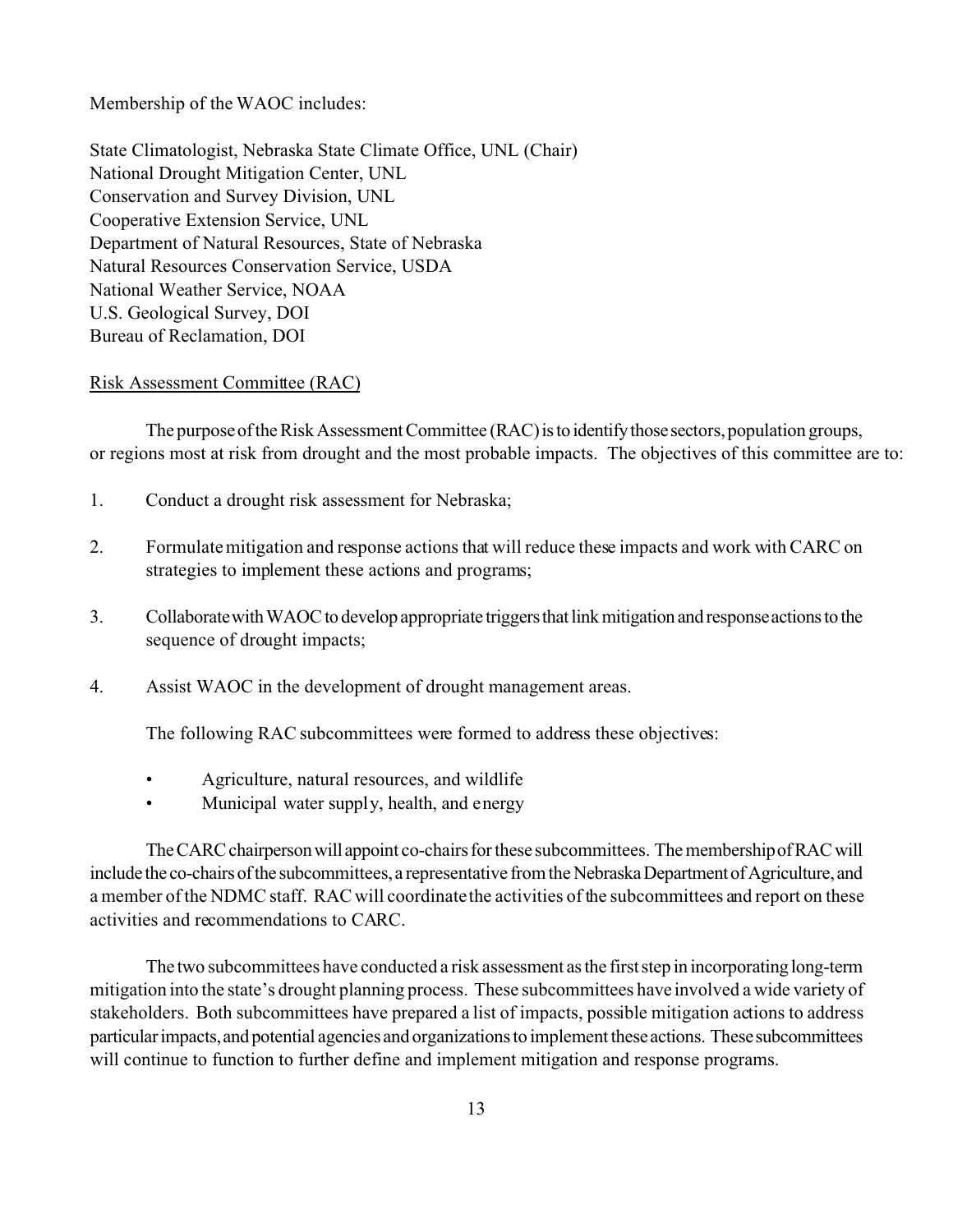The subcommittees will meet at least three times a year, and possibly more often during droughts or when the subcommittee tasks require more frequent meetings. During droughts, the subcommittees will help assess particular impacts and provide specific recommendations to CARC through RAC for the initiation and termination of mitigation and response actions using predefined triggers.

The list of impacts and suggested mitigation actions for each of the subcommittees is included in Appendix A. A subcommittee membership list is included in Appendix B. The agencies and organizations that have participated in the subcommittee meetings are listed in Appendix A.

#### **Agency and Organization Responsibilities**

The followingagenciesand organizations have an interestin and/orresponsibilityto dealwith drought situations in Nebraska. These groups may have data and information on hand or have the capability to gather and disseminate information that is crucial to effective and timely drought management in Nebraska. Following is a briefoutline of eachagency'sarea of expertise, availableinformation, and contactinformation in the eventof a developing or ongoing drought situation.

## AGENCIES AND ORGANIZATIONS

#### *State Agencies*

#### **NE Department of Agriculture**

The Department of Agriculture is responsible for chairing the state's Climate Assessment Response Committee (CARC); therefore, in that role it will serve as facilitator of the drought mitigation efforts of the various federal, state, university, and local entities.

It will enlist the expertise of various meteorological officials to monitor climate conditions. When it becomes apparent that drought conditions could develop or are developing, it will call a timely meeting of CARC and continue to call such meetings as conditions warrant.

The Department will encourage and coordinate the drought mitigation efforts of the various agencies based on CARC recommendations, and/or make other drought mitigation suggestions as it deems necessary.

As the lead state government agency involved in CARC, it will keep the Governor updated on conditions and offer mitigative action suggestions.

The Department will offer drought mitigation ideas regarding agriculture through its various producer networks and/or disseminate information via media contacts. It has access to heat-related animal health information through the State Veterinarian and the Animal and Plant Health Inspection Service and can provide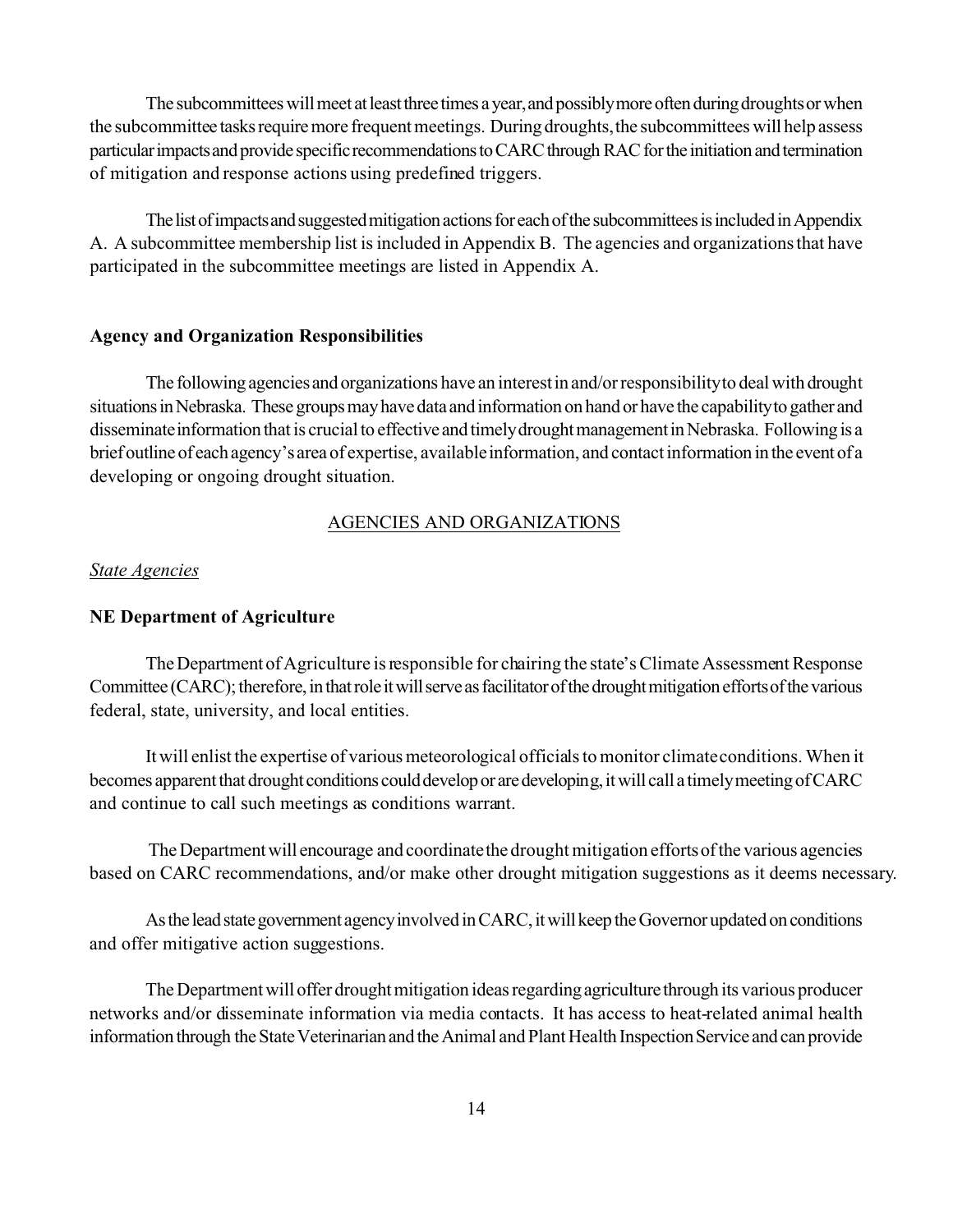a variety of crop, livestock, production, and rainfall statistical information through the Nebraska Agricultural Statistics Service.

Contact: Greg Ibach, Assistant Director, P.O. Box 94947, 301 Centennial Mall South, Lincoln, NE 68509- 4947. Phone (402) 471-2341

#### **Health and Human Services System, Office of Regulation and Licensure**

Regulation  $&$  Licensure will, through data base search and confirmation in the field, develop and maintain a prioritized list of community water systems identified as being potentially at risk to extreme drought conditions. Those systems will be monitored for drought impacts, operational conditions, and drought emergency preparedness. Adjustments to the list will be made as appropriate. Information on drought management techniques and water conservation practices will be provided to water systems, news media, and other entities as necessary, for their use and dissemination to their customers. The Department will, with assistance from organizations representing public water systems in Nebraska, provide area wide informational workshops, and one-on-one contact with those systems potentially at highest risk of drought impact, to strongly encourage and assist in development of adequate drought preparedness procedures.

Contact: Jack Daniel at (402) 471-0510. Email: jack.daniel@hhss.state.ne.us

#### **NE Department of Natural Resources**

The agency maintains a data bank that has historical and current information on stream flows, crops, soil, water, well registrations, a dam inventory and weather conditions in the state. They regulate surface water use according to the prior appropriation doctrine and register new wells. Static water levels of groundwater are available through a cooperative program with USGS and CSD. DNR collects information on stream flow, water discharge from major canals, and water discharge from municipalities with transfer permits. The agency has a close working relationship with all irrigation districts and natural resources districts in Nebraska and can help coordinate drought assessment and response activities with those groups. They maintain a close working relationship with adjacent states on surface and groundwater issues and can provide assistance and coordination on a regional basis if necessary. DNR also can assist with data collection, analysis and planning and provide support for CARC as requested. The agency maintains the CARC web site.

Contacts: Roger Patterson, Agency Director, or Steve Soberski, P.O. Box 94676, 301 Centennial Mall South, Lincoln, NE 68506-4676. Roger Patterson Phone (402) 471-2363. Steve Soberski Phone (402) 471- 3942

## **NE Emergency Management Office**

The State of Nebraska concept of operations is based upon the understanding that emergency operations functions provided by state-level departments and agencies are generally similar to their normal day-to-day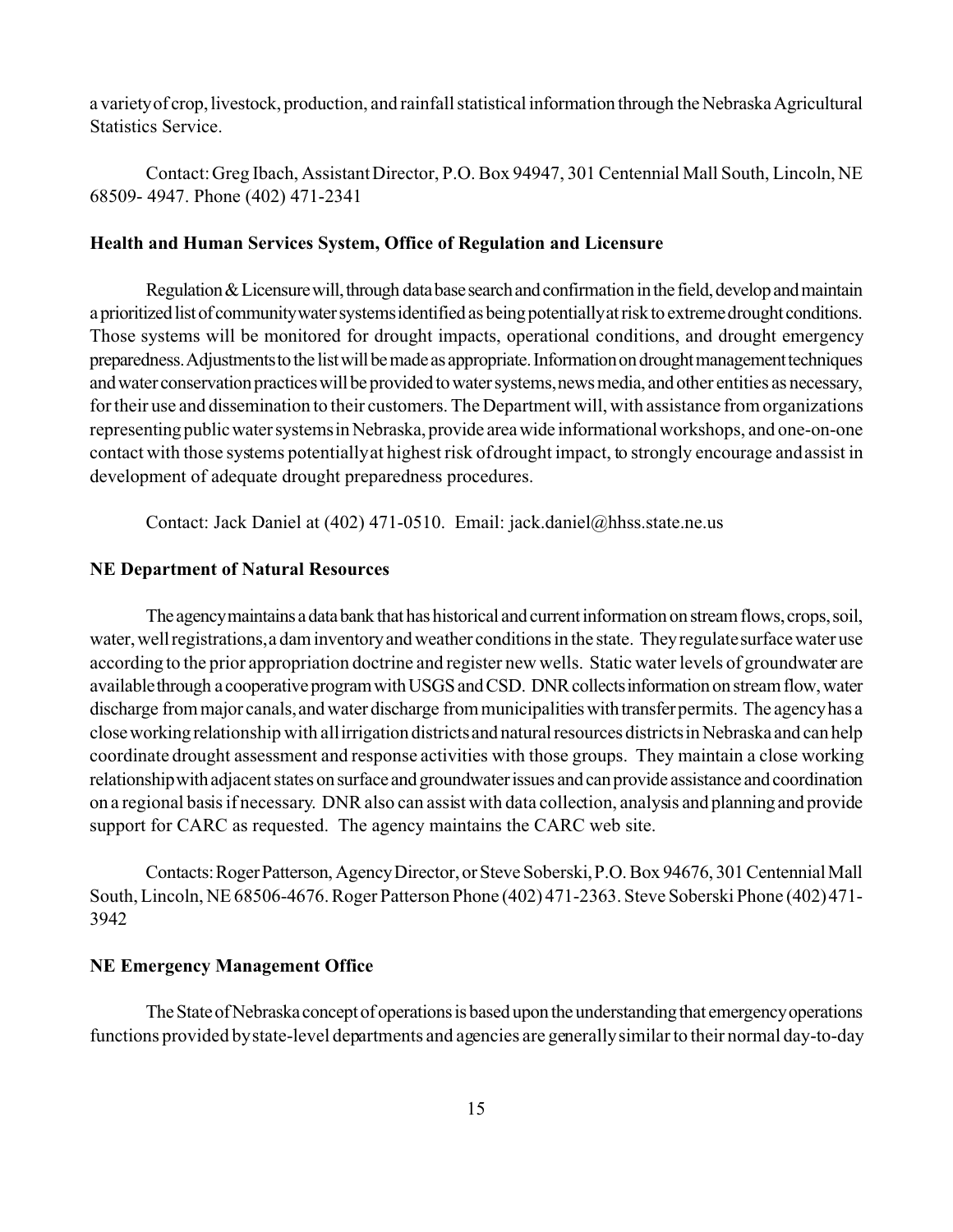functions. Day-to-day functions that do not contribute directly to the emergency operation may be redirected for the duration of any emergency or disaster.

Emergency operations will be initiated at the most local level of government capable of responding effectively to the emergency/disaster. Local governments should be prepared to manage initial emergency activities, regardless of the size and scope of the incident. State government resources may not be available in the early stages of an emergency.

When an emergency exceeds the local government's capability to adequately respond, assistance may be requested from state government. Specific state response resources may be contacted for assistance as part of their day-to-day duties or the Governor may be requested to issue a state of emergency proclamation. Issuanceof aGovernor'sstateof emergencyproclamationwill activatetheSEOP and shallbe the authorityfor the deployment of any state-level resources described in the SEOP.

State level resources are organized into nine (9) Emergency Support Functions (ESF), including Transportation, Communications, Public Works/Utilities, Fire Suppression, Information Planning, Mass Care, Law Enforcement, Health and Medical, and Urban Search and Rescue. One state department/agency is designated with the responsibility for coordinating planning and response activities of the assigned ESF. Each ESF annex describes a concept of operations and the responsibilities of the departments/agencies that will respond to local government requests.

- All departments/agencies having ESF responsibilities maintain standard operating procedures, including the procedures by which they will be alerted and activated for 24-hour operations if needed.
- Agencies, organizations and individuals assigned responsibilities in this plan will maintain an awareness of those responsibilities and will respond as directed in this plan.
- The NEMA director or his designee serves as the state level incident manager, supervises all emergency/disaster operations and coordinates the emergency support functions of state agencies as described in the SEOP.
- Each department/agency provides resources using its authorities and capabilities, in coordination with other ESF resources, to support its mission(s).
- Each ESF will have a designated department/agency representative (titled Emergency Support Function Coordinator (ESFC)) who will assist the NEMA Response Section Chief in the management of mission assignments, including coordination of task activities. Upon activation, the ESFC will notify ESF departments/agencies that may be called upon to provide emergency assistance.
- All departments/agencies having ESF responsibilities must be aware of their roles and be prepared to take necessary action.

Upon orders of the Governor, a state emergency response team or teams may be deployed to the stricken area(s) to reinforce local emergency management efforts.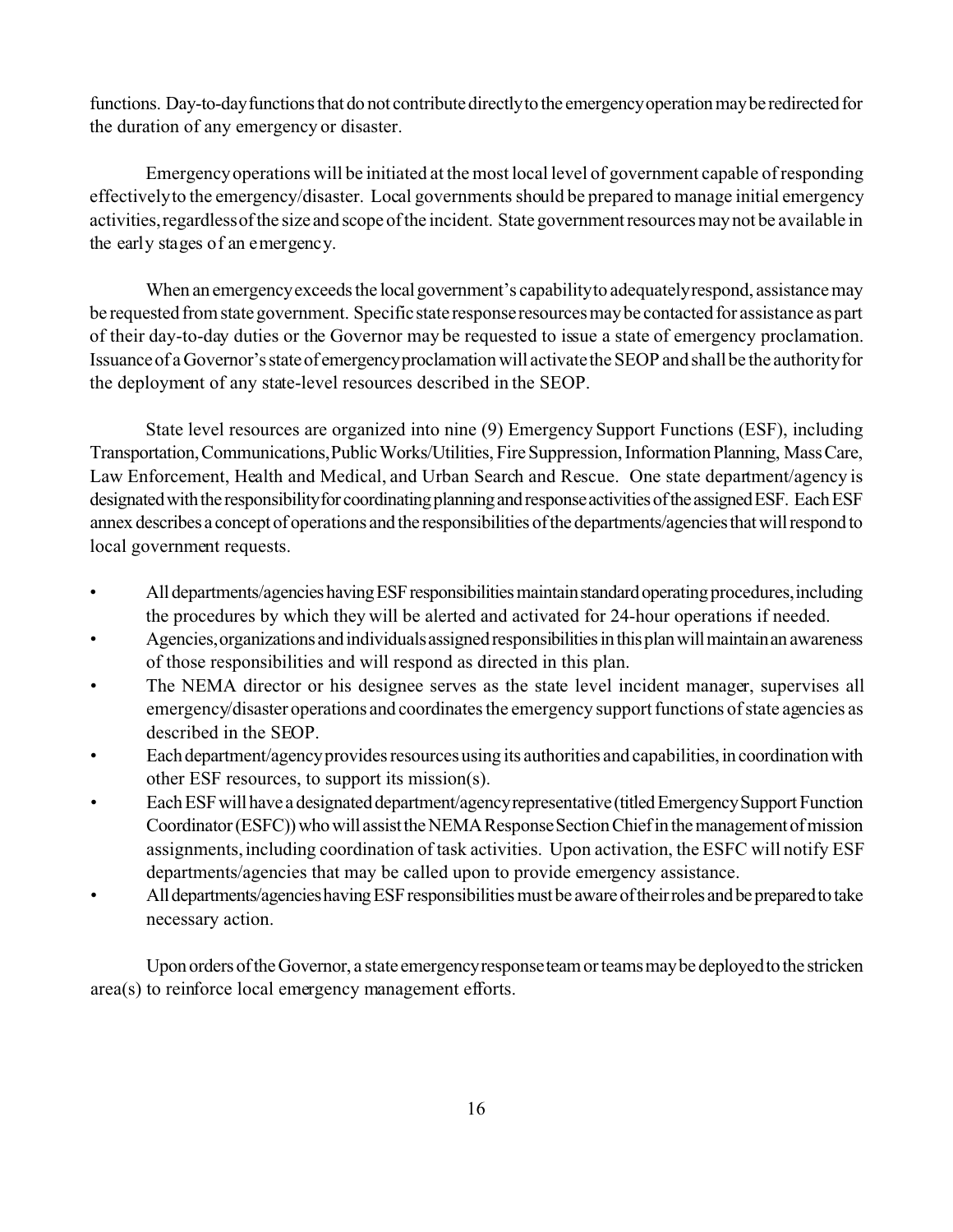If additional assistance is needed beyond state capability, the Governor may submit a request to the President for federal assistance. The Federal Emergency Management Agency (FEMA) will coordinate requests to the proper Federal agencies, as outlined in the Federal Response Plan.

In order to carry out its responsibilities, NEMA maintains an incident management system entitled the NEMA Operations Management System (OMS). OMS is utilized to facilitate the flow of information within the State Emergency Operations Center (SEOC); provide for organized management from the SEOC of multi-agency response to emergencies in Nebraska; and incorporate the principles of the Incident Command System (ICS) to manage response to natural and/or technological disasters. NEMA OMS incorporates the principles of the Incident Command System (ICS) to manage response to natural and/or technological disasters.

Contact: Larry Nedrow, Operations Officer, Nebraska Emergency Management Agency, 1300 Military Road, Lincoln, NE 68508-1090. Phone (402) 471-7414. Email: larry.nedrow@nema.state.ne.us

#### **NE Game and Parks**

The Game and Parks Commission serves primarily as a resource to provide technical assistance regarding Nebraska's Fish and Wildlife Resources to state, federal and local government agencies and to private landowners and the general public.

Contact: William (Bill)Baxter, Agricultural Programs Manager, Wildlife Division, Nebraska Game and Parks Commission, 2200 No. 33rd, PO Box 30370, Lincoln, NE 68503. Phone (402) 471-5449. Fax (402) 471-5528. Email: bbaxter@ngpc.state.ne.us

## **NE Department of Roads**

The Department of Roads is charged with "the design, construction, maintenance, operation, and protection of adequate state highway facilities sufficient to meet the present demands as well as future requirements...." (Subsection 39-1301.00, Revised Statues of Nebraska)

NDOR "is authorized to lease, rent, or permit for use, any area, or land and the buildings thereon, which area or land was acquired for highway purposes." (Subsection 39-1323.01, Revised Statutes of Nebraska)

Therefore, NDOR can issue a "LICENSE FOR THE MOWING AND REMOVAL OF HAY FROM DEPARTMENT OF ROADS' RIGHTS-OF-WAY". This permits the haying of highway rights-of-way when the Governor makes an emergency drought declaration.

Contact: Paul M. Cammack, State Maintenance Engineer, P.O.Box 94759, 5001 South 14th Street, Lincoln, NE 68509-4759. Phone (402) 479-4542.Fax (402) 479-3918. Email: pcammack@dor.state.ne.us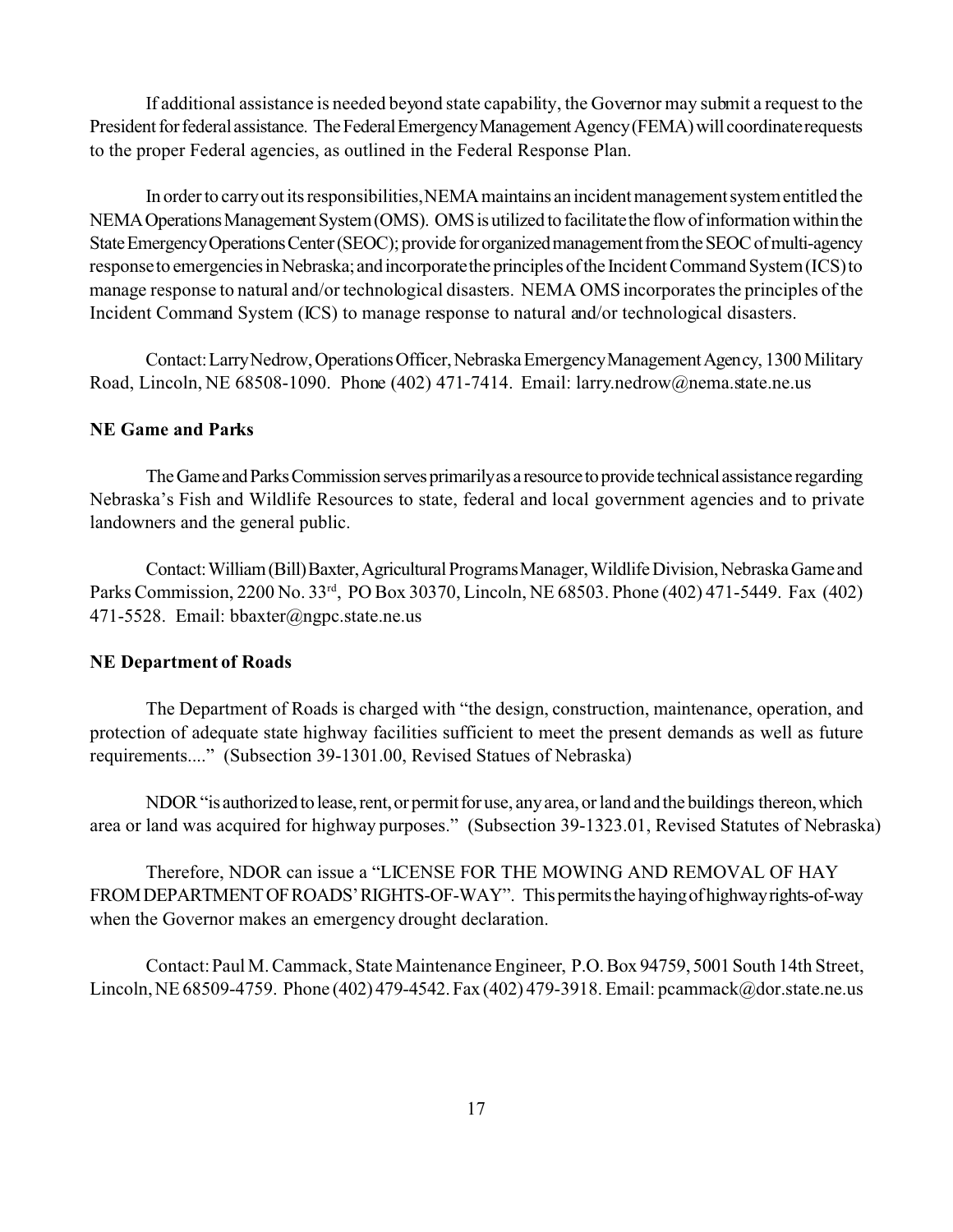#### **NE Department of Environmental Quality**

DEQ regularly samples selected surface water bodies to detect sources of contamination and monitor trends.

The DEQ samples wells and surface water bodies in response to complaints or for special studies. If problems are identified, enforcement action may be initiated by the appropriate regulatory program. If groundwater contamination has resulted from non-point sources, DEQ will consider the area for potential study and designation as a Special Protection Area in cooperation with the local Natural Resources Districts.

DEQ issues point source wastewater discharge permits which limit the amount of pollutants discharged into streams.

DEO has regional offices in North Platte, Omaha, and Chadron with additional offices scheduled to open in Holdrege, Norfolk, and Scottsbluff. Personnel in these offices can respond to emergency situations as they arise.

Contact:PatrickW.Rice,AssistantDirector,WaterQualityDivision, orThomasR.Lamberson,Deputy Director, Suite 400, The Atrium, 1200 N Street, P.O. Box 98922, Lincoln, NE 68509-8922. Fax (402) 471- 2909. Email: Patrick Rice at deq185@mail.deq.state.ne.us or db82731@navix.net; Thomas Lamberson at deq112@mail.deq.state.ne.us

## **NE Forest Service**

The agency coordinates the Aerial Fire Suppression Program and the State's Wildland Fire Danger rating system. They provide low-cost all-wheel drive vehicles to cooperating fire districts in Nebraska through the Federal Excess Property program and administer cost share funding to Nebraska Fire Districts for fire fighting equipment and personal protective clothing through the Volunteer Fire Assistance Program. The agency also provides wild land fire suppression training (in cooperation with the State Fire Marshal's Training Division) and planning and fire prevention assistance for Rural Fire Districts.

Contact: Don Westover, Fire Program Leader, Nebraska Forest Service, 105 Plant Industry Bldg, University of Nebraska, Lincoln, NE 68583-0815. Phone (402) 472-6629. E-mail: dwestover1@unl.edu

#### **NE Fire Marshal's Office**

The State Fire Marshal is responsible for maintaining a state of readiness in municipal and volunteer fire departments, and assists in finding maintenance services for emergency equipment.

The agency also assists in locating emergency water supplies to fight fires in the state.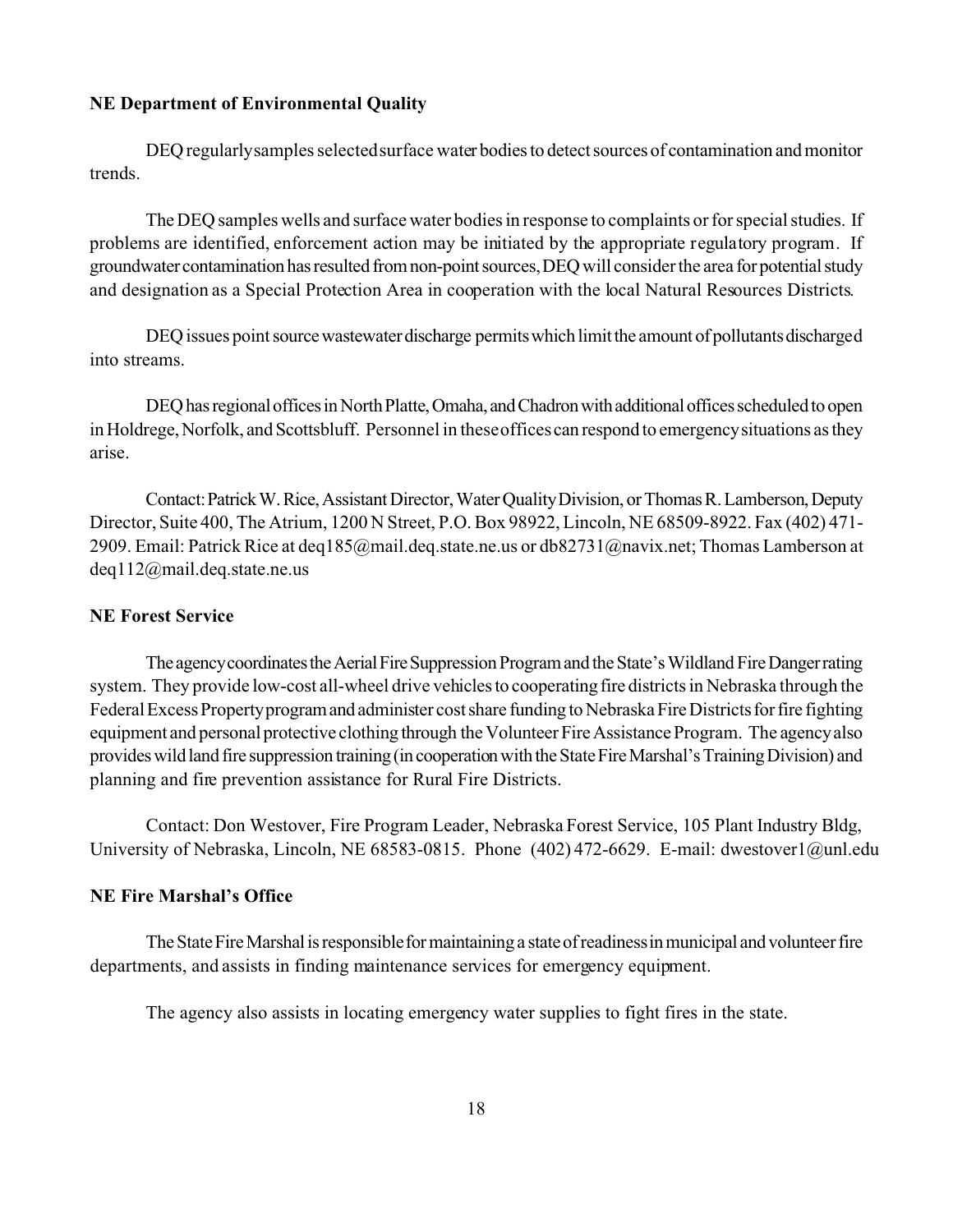A statewide burning ban is in place, with permits for burning being administered at the local level. In drought situations, when burning may be hazardous, the state office will consult with the local agencies to discuss current conditions and a possible recommendation that permits not be issued until conditions improve.

Contact: Ken Winters, State Fire Marshal, P.O. Box 94677, 246 South 14<sup>th</sup> Street, Lincoln, NE 68509-4677. Phone (402) 471-2027.

## *University of Nebraska*

#### **UNL Cooperative Extension**

The primary mission of Cooperative Extension is the development and delivery of educational programs that impact individuals; their families; their farms, ranches, and businesses; and their communities. Cooperative Extension faculty are located on the University of Nebraska-Lincoln (UNL) East Campus; at Research and ExtensionCenterslocated atClayCenter,Norfolk,Lincoln, North Platte and Scottsbluff; and at 83 countyor multi-county offices throughout the state. Research-based information and education provided by Cooperative Extension can help people make more informed decisions regarding drought issues. Cooperative Extension can provide information on a broad range of drought related topics, including crop production, livestock production, landscape and lawn water conservation, water conservation in the home, water resources management, and individual and family response to stress. Cooperative Extension faculty represent most of the subjectmatter disciplines in UNL's Institute of Agriculture and Natural Resources. Information and education programs can be delivered by written publications, meetings, media, and electronically using available technology.

Contacts: Elbert Dickey, Interim Dean and Director, Phone (402) 472-2966, Email: edickey1@unl.edu. DeLynn Hay, Program Leader, Phone (402) 472-2966, Email: DHAY1@unl.edu

## **UNL National Drought Mitigation Center**

The National Drought Mitigation Center at the University of Nebraska-Lincoln helps people and institutions develop and implement measures to reduce societal vulnerability to drought. The NDMC stresses preparation and risk management rather than crisis management. The NDMC will:

- continue to serve in an advisory capacity to CARC in its drought planning process;
- provide the latest information on drought planning, risk assessment, and monitoring techniques;
- serve as members of both the WAOC and RAC committees and provide advice through the RAC subcommittees on mitigation actions and programs; and
- assist in coordinating drought-related activities at the University of Nebraska.

Contact: Donald A. Wilhite, Director, National Drought Mitigation Center, 241 L.W. Chase Hall, University of Nebraska, Lincoln, NE 68583-0749. Phone (402) 472-6707. Fax (402) 472-6614. Email: DWILHITE1@unl.edu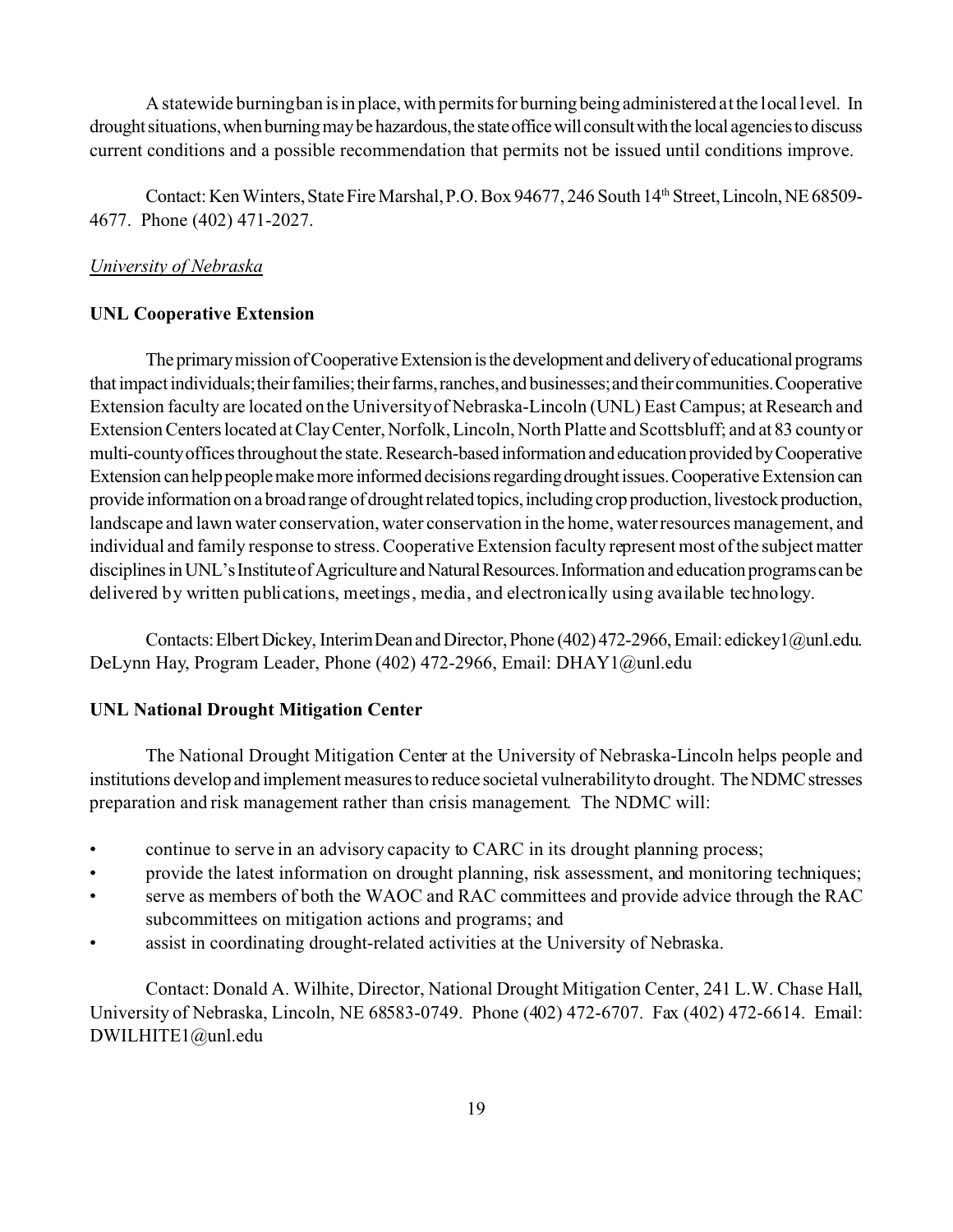## **UNL High Plains Climate Center and State Climate Office**

The State Climate Office, through a memorandum of understanding with the National Climatic Data Center, is recognized as the official archive for climatic measurements taken within the state of Nebraska. It is the responsibility of the Nebraska State Climate Office to act as a warehouse for climate records, provide expertisewith the dissemination of climaticobservations,conductrelevant climaticanalyses,and ensure timely and accurate summaries of climatic observations.

The Nebraska State Climate Office will provide members of the Climate Assessment and Response Committee with the most current climatic information possible. The timely dissemination of climatic data should ensure that criteria indicating the onset of drought conditions are revealed to interested parties before significant economic impacts are observed. The State Climate Office manager, the Nebraska state climatologist, will chair the Water Availability and Outlook Committee (WAOC) and report the committee's findings directly to the full membership of CARC.

Contact: Allen Dutcher, State Climatologist, High Plains Climate Center, University of Nebraska, 15 L.W. Chase Hall, Lincoln, NE 68583-0728. Phone (402)-472-5206. Fax: (402)-472-8763. Email: adutcher@hpccsun.unl.edu or internet website: http://www.nebraskaclimateoffice.unl.edu

#### **UNL Conservation and Survey Division**

The Conservation and Survey Division has a groundwater-level monitoring program that assists the natural resources districts in gathering water-level data. Its full-time water-level monitoring coordinator has helped them and other groups rebuild their water-level monitoring "infrastructure." This has included introducing sophisticated electronic monitoring equipment that saves them time and money.

This water-levels information goes into a data base co-managed by the U.S. Geological Survey and the state Department of Natural Resources (DNR) that can be accessed through the DNR website, with links from theCSDweb site.Itincludes a statewidemap of groundwater-levelchangessince predevelopment and forthe past year that can zoom in on local conditions as needed. CSD also publishes the map of changes since predevelopment in hard copy.

The division keeps data frommore than 4,700 test holes drilled in everycountyin the state to assistthe understanding of groundwater occurrence and dynamics and in preparing management models of the groundwater geology of specific areas. This drilling has been done in every county in the state.

CSD's water survey personnel respond to requests for information and technical assistance pertaining to groundwater availability (for example, well siting), water-well design, potential yields of wells, and hydraulic properties of aquifers.

To support this effort, CSD maintains extensive files of well records, test hole logs, geotechnical borings, well and aquifer production tests, water quality analyses, and various kinds of reports. The division's researchers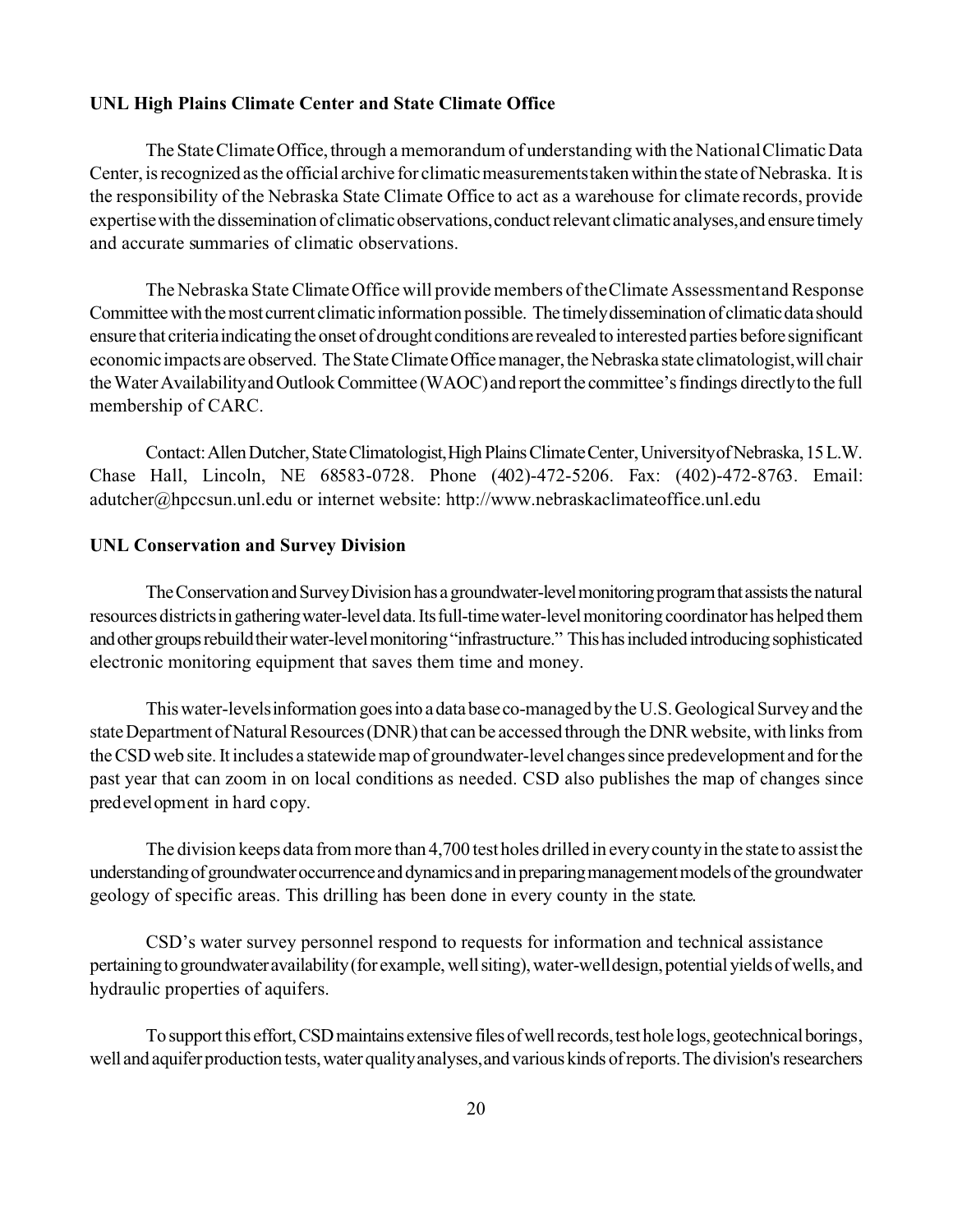generate computer models of groundwater and surface-water dynamics and of the interaction between the two. Decision makers can use these models to better understand pressure on water resources.

The Center for Advanced Land Management Information Technologies (CALMIT), a joint program of the division and the UNL School of Natural Resource Sciences, has developed an award-winning, seasonally and locallyspecific data base on vegetative cover and land use that has assumed a globalscope, becoming the first such detailed database. The database has been used extensively in research on global environmental change, drought monitoring and watershed management, among other applications.

The division, in conjunction with the UNL Department of Geology, has been involved for more than two decades in studies of regional climate change and drought as reflected in the geological history of the Sand Hills and western Nebraska generally. These examinations of past climate patterns are some of the best information available about the implications of possible future climate shifts.

Contact: Mark Kuzila, Director, 113 Nebraska Hall, University of Nebraska-Lincoln, 68588-0517. Phone (402) 472-7537. Email: mkuzila1@unl.edu

## **Department of Agronomy**

Faculty in the Agronomy Department at the University of Nebraska conduct teaching, research and extension in crop physiology, cropping systems, crop genetics and breeding, weed science, soil science, and range and forage sciences. Faculty expertise in the following areas contribute to efficient utilization of water resources in crop and forage production, as well as to mitigation of drought impact: (1) water and soil conservation through minimum-and no-tillage systems, (2) selection of appropriate crop rotations and variety/hybrids for water-limited conditions, (3) range and pasture management to optimize productivity during drought periods, (4) weed management concerns during drought periods, including herbicide effectiveness, (5) soil fertility and fertilizer management under water-limited conditions, (6) life-saving irrigation tactics to maximize water use efficiency in irrigated systems.

Contact: Kenneth G. Cassman, Professor and Head, Department of Agronomy, University of Nebraska, P.O. Box 830915, Lincoln, NE 68583-0915. Phone (402) 472-1555. Fax (402) 472-7094.

## *Federal Agencies*

#### **Farm Service Agency/USDA**

Conservation Reserve Program - Emergency Haying and/or Grazing

The FSA has the authority to grant haying and grazing privileges on cropland placed in the Conservation Reserve Program (CRP). The croplands, which have been removed from agricultural production of annual crops,maybe grazedor hayedunder a county-by-countyemergencydrought authorization from the Secretary of Agriculture. The intent is to alleviate a livestock emergency when pasture or forage crop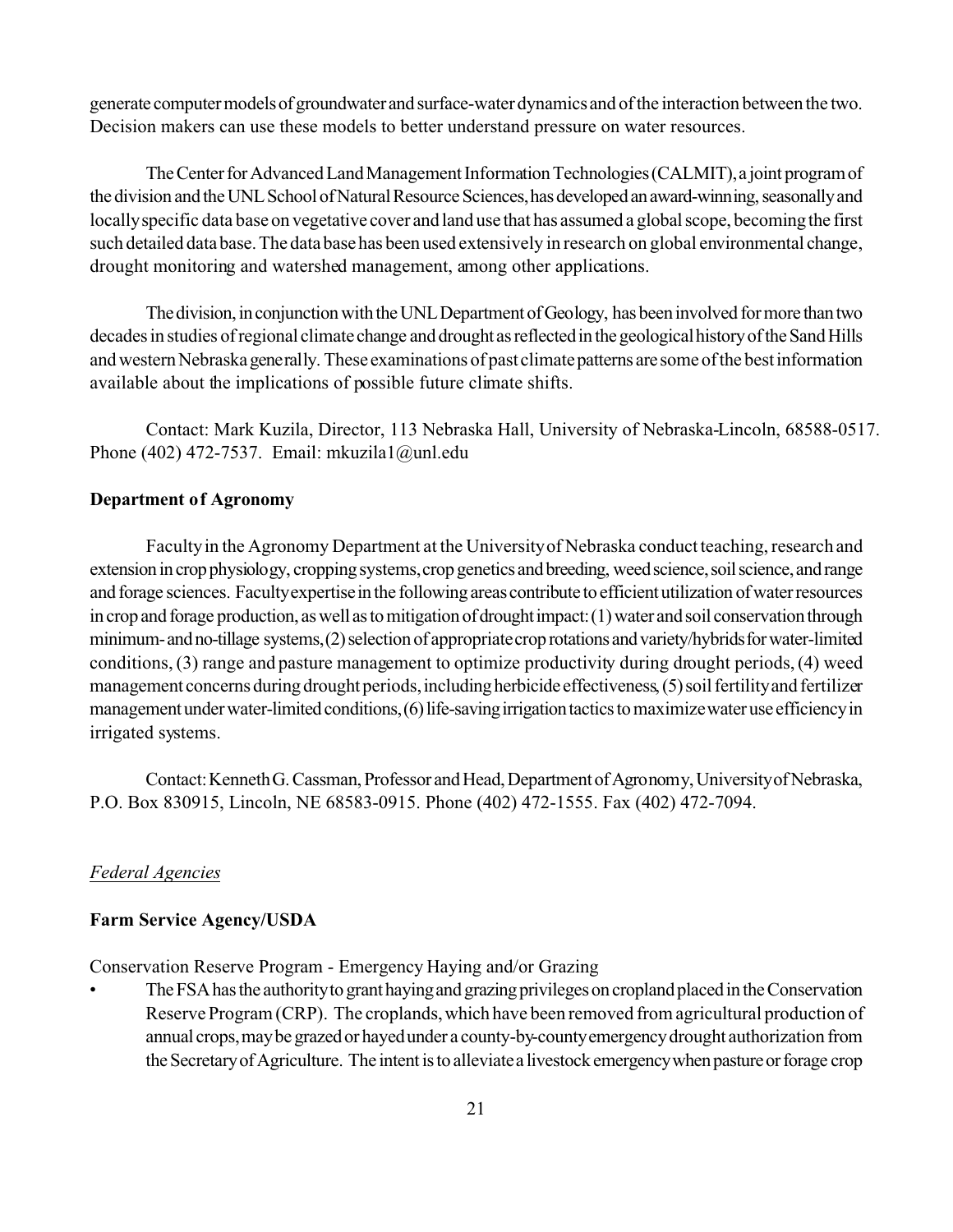production has been substantiallyreducedbecauseof a natural disaster. CRP participantsare required to request haying or grazing from the FSA Service Center and pay the costs as determined by the Secretary.

## Conservation Reserve Program - Grass Fire Prevention

The Secretary of Agriculture allows CRP participants to use a controlled burn of the certain CRP acreage to remove excess growth and to establish firebreaks. Participants must receive a fire prevention plan from the local fire department. Participants may receive FSA approval to mow or use shorter grass varieties around building sites to prevent a fire from destroying farmstead sites. FSA will not approve a controlled burn unless the participant has an approved CRP conservation plan from the Natural Resources Conservation Service allowing the burn and a current burn permit from the local fire department. FSA encourages participants to make every effort possible to protect property in case of an actual fire. FSA does not approve controlled burning during the primary nesting season. During long periods of drought, the old CRP grasses are very susceptible to fire and can create an extreme hazard to people, property and wildlife.

## Emergency Conservation Program

• FSA administers the Emergency Conservation Program (ECP) which provides cost share funds to farmers with livestock. The purpose is to carry out emergency water conservation and enhancement measures on farmland suffering from severe drought. The measures are used to permit grazing of range, pasture, or forage by livestock and to provide emergency water for confined livestock operations. Some restrictions do apply, and farmers should contact the local FSA Service Center for more details.

## Livestock Assistance Program

The Farm Service Agency administers a Livestock Assistance Program which provides a payment to eligible livestock producers where the producer has suffered a 40 percent or greater grazing loss for at least three consecutive months as a result of damage because of drought, hot weather, disease, insect infestation, flood, fire, hurricane, earthquake, severe storm, or other disasters. The County Committee mayrequestthe programbe implemented on a part of a countybasis. Paymentis based on the lesser of the feed allowance for the eligible livestock or the value of the pasture and grazing loss. The statutory authority for the program is Public Law No. 106-78, and it requires appropriated funding; a national factor may be applied to the appropriated funds after a sign up period.

## Noninsured Assistance Program

The Noninsured Assistance Program (NAP) is designed to reduce financial losses that occur when natural disasters causea catastrophicloss of production or prevented planting of an eligibilecropbyproviding coverage equivalent to CAT insurance. Statute limits NAP to each commercial crop or agricultural commodity, except livestock, for which CAT is not available and is produced for food or fiber.

## Crop Loss Disaster Assistance Program

The Secretary of Agriculture will make disaster payments under disaster programs available to certain producers who have incurred losses in quantity or quality of their crops due to disasters. Producers will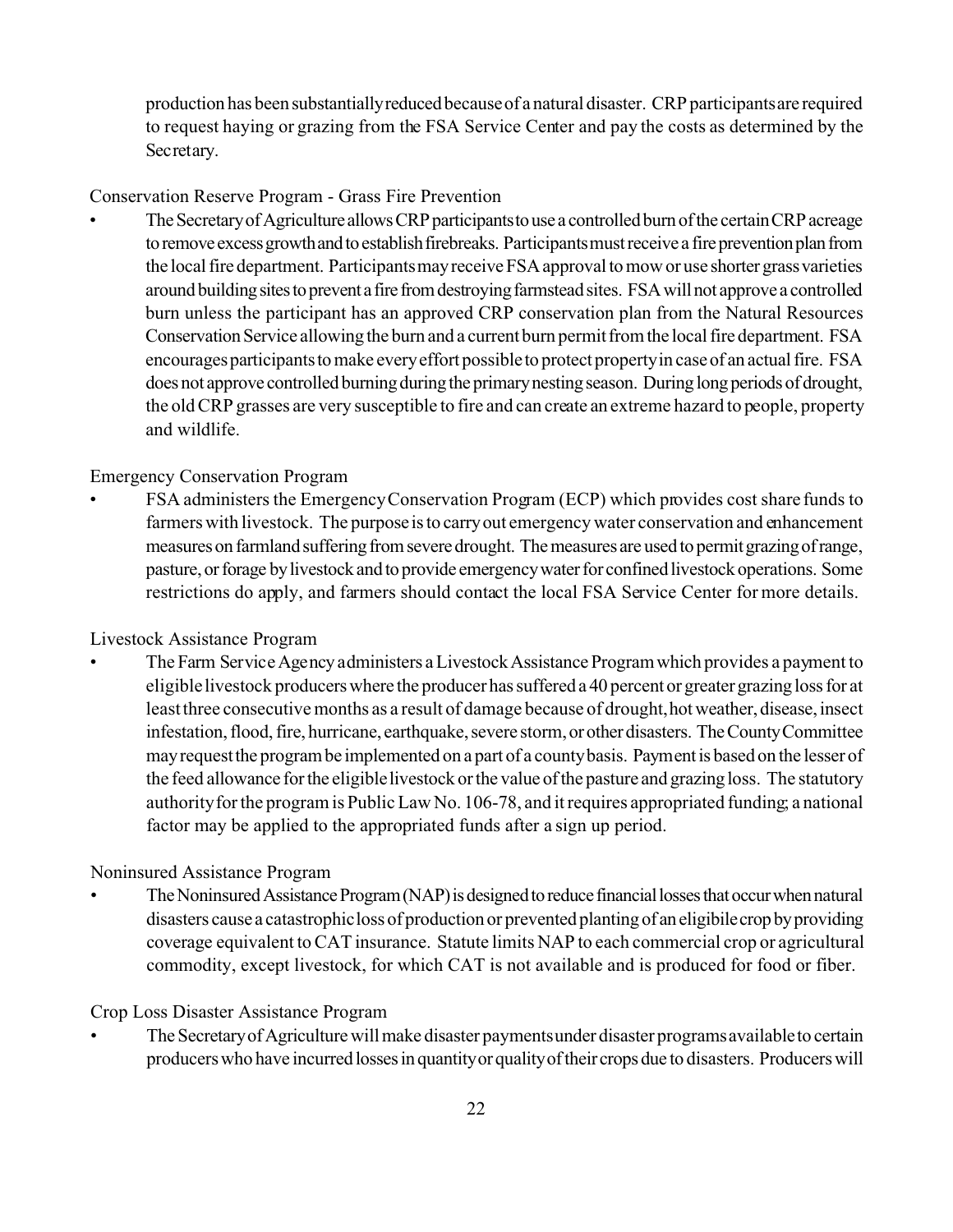be able to receive benefits under this part for losses to eligible crops as determined by the Secretary. Crop disaster programs are available when authorized by Congress.

Emergency Loan Assistance

FSA provides low-interest Emergency(EM) loan assistance to eligible farmers and ranchers to help cover production and physical losses in counties declared as disaster areas by the President or designated by the Secretary of Agriculture. The FSA administratormay also authorize EM loan assistance to cover physical losses only. Farmers and ranchers that operate in counties contiguous to a disaster-designated county may also be eligible for EM loan assistance. EM loan assistance is only available to family-size farm or ranch operations. Applicants must provide evidence the loan being requested is not available from other sources.

Direct and Guaranteed Farm Operating Loans and Guaranteed Farm Ownership Loans

• FSA makes and guarantees loans to family-size farmers and ranchers who are temporarily unable to obtain private commercial credit. Operating loans may be used to purchase livestock, farm equipment, feed, seed, fuel, and other farm operating expenses and also refinance farm operating debts. Guaranteed Farm Ownership Loans may be used to refinance real estate type debts.

Disaster Set-Aside Program

• The Disaster Set-Aside (DSA) Program is available to existing FSA Farm Loan Program (FLP) borrowers, who suffered losses as a result of a natural disaster. Borrowers who are current or not more than one installment behind on any FLP loan may be permitted to move the scheduled annual installment for each eligible FLP load to the end of the loan term. The intent of the program is to relieve some of the immediate financial stress caused by the disaster.

Contact: Mark J. Wilke or Doy Unzicker, Nebraska State FSAOffice,P.O.Box 57975, Lincoln, NE 68505-7975. Phone (402) 437-5581.

## **Risk Management Agency/USDA**

RMA, through private insurance companies, provides a means for farmers to insure their operations to mitigate a loss of income when disasters, such as drought and other perils, damage their crops. The USDA subsidizes the insurance premiums for the policy the farmer chooses to cover the crops grown. RMA provides 5 different insurance plans for 15 crops which are commonly grown in Nebraska.

Contact: Clarence E. Manning, 3401 SW Van Buren, Topeka, KS 66611-2227. Email: rsoks@rm.fcic.usda.gov or www.rma.usda.gov

## **Natural Resources Conservation Service/USDA**

The NRCS has 10 field soil scientists that are collecting soil moisture samples near the 16 climatological stations located throughout Nebraska. This sampling is used to check the calibration of the instrumentation at these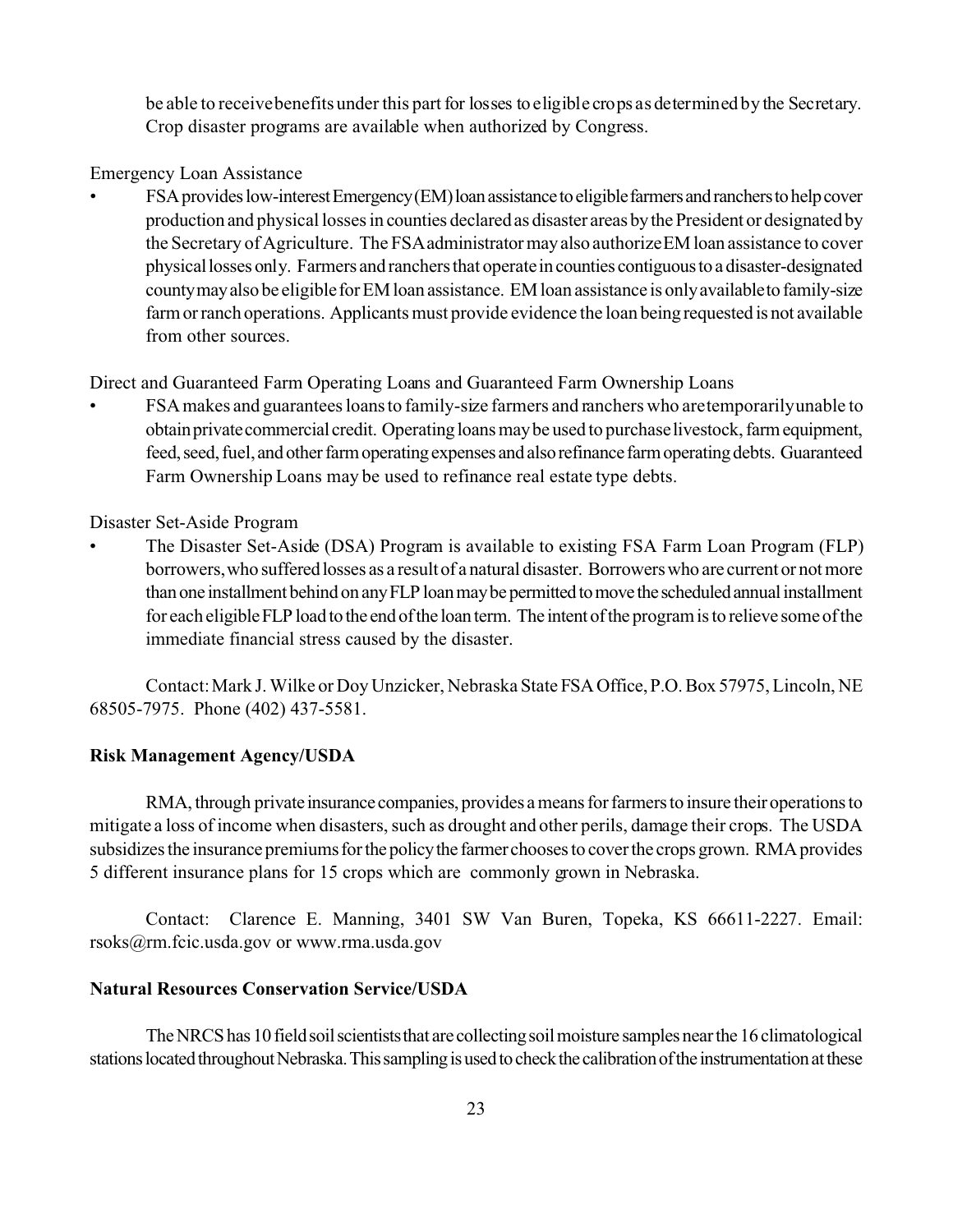sites. These samples measure the moisture in the soils that is available to the plant. These measurements are then related to the field capacity (the point at which the soil is saturated) and the wilting point (the point at which the plants are in stress due to low soil moisture levels). The samples are taken atthe surface, at 10", 20", and 40".

The NRCS also works with farmers and ranchers by designing and installing conservation systems such as reduced tillage, terraces, and buffer systems that improve soil quality and enhance the ability of the soil to store water.

Contact: State Soil Scientist, USDA-Natural Resources Conservation Service, 100 Centennial Mall North, Lincoln, NE 68502. Phone (402) 437-4113.

## **US Geological Survey/DOI**

USGS can provide stream flow data and statistical analyses from approximately 85 gaging stations around the state. Real-time stream flow data is available at website: http://www.ne.cr.usgs.gov.

USGShaswater-levelrecordsfromover80 continuous-recordingwells and alsoperiodicallymonitors water levels or receives water-level readings from other agencies to store in a water-level data base from thousands of other wells across the state.

USGS can provide water-quality data from various stream flow sites and numerous ground-water wells.

USGS has hydrologic models developed for some areas that can be used to estimate stream flow and groundwater levels under hypothetical drought conditions.

Contact: Glenn B. Engel, Room 406, Federal Building, U.S. Court House, 100 Centennial Mall North, Lincoln, NE  $68508$ . Phone (402) 437-5082. Email: gbengel@usgs.gov

#### **Bureau of Reclamation/DOI**

The Bureau of Reclamation (Reclamation) coordinates drought assistance and mitigation funding through Public Law 102-250 by providing drought contingency planning and specific limited construction funding to areas impacted by a drought. These funds are contingent upon Congressional authorization, and after the Commissioner of Reclamation accepts a request from the state for drought assistance. The projects must also meet the guidelines established under the law.

Reclamation's Great Plains Region hosted a drought contingency planning workshop in the fall of 2000. This workshop was intended for local, state, and tribal agencies and provided drought planning tools and processes. Participants increased their ability to identify opportunities to improve planning, mitigation and responses to drought.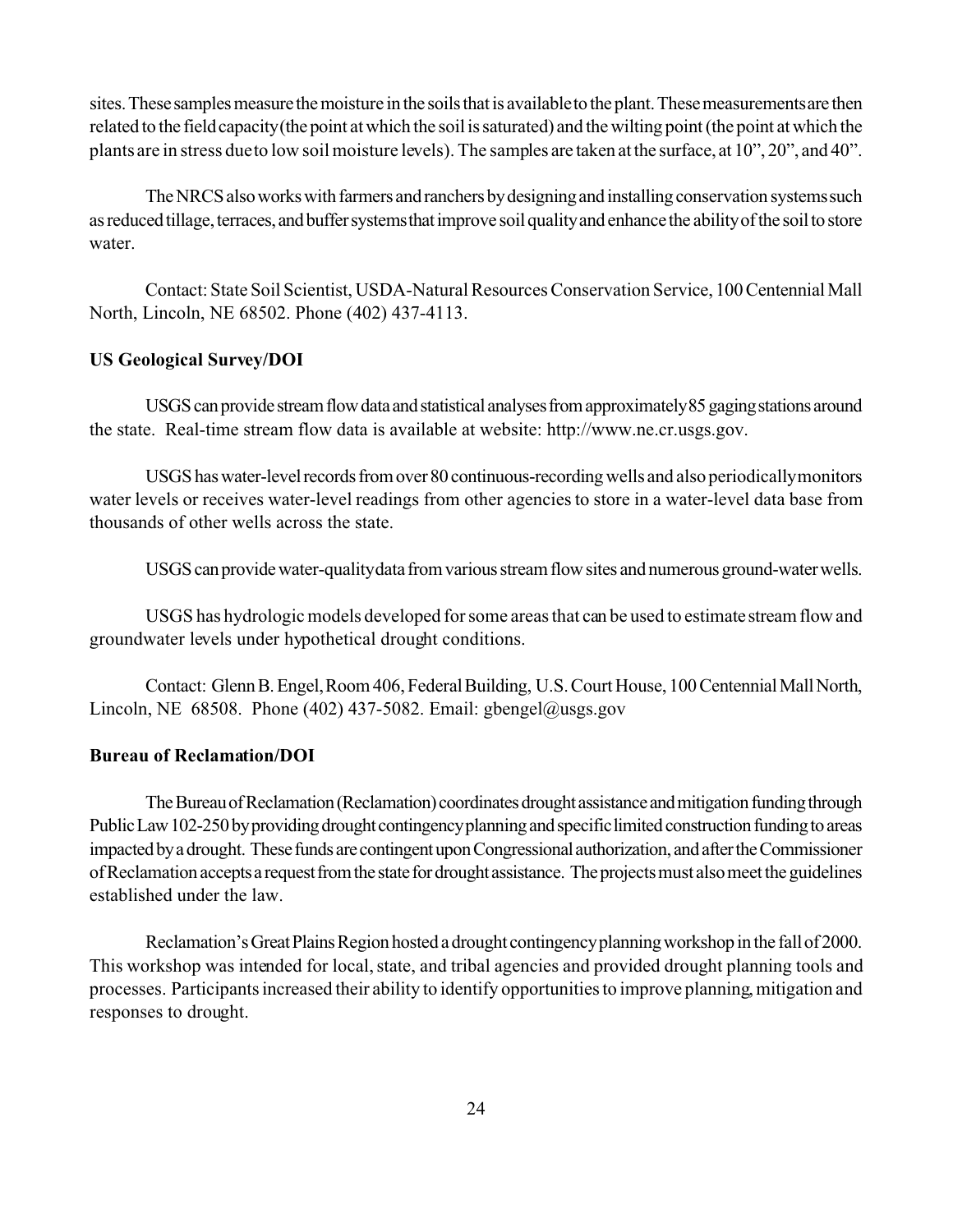Reclamation operates a network of automated hydrologic and meteorologic monitoring stations located throughout the 17 western states. The Hydromet System collects remote field data from reservoirs, river gages, and canals, and transmits it via satellite to provide real-time water management capability. Reclamation's AgriMet System is a satellite-linked, weather and evapotranspiration reporting network used to assist irrigators in scheduling irrigation applications. Reclamation also provides water supply forecasts for Reclamation projects in the form of Annual Operating Plans and Monthly Water Supply Reports.

Reclamation's Water Conservation Program helps agencies develop and coordinate water conservation programs, contingency plans for drought-induced water shortages, and voluntary water transfers. Through Reclamation's Water Conservation Field Services Program (WCFSP), Reclamation works with municipalities, irrigation districts, tribes, and other local, state, and federal agencies to lessen the effects of drought through water conservation planning and implementation. The WCFSP is designed to provide technical and financial assistance with water management planning, conservation education, demonstration of innovative technologies, and implementation of conservation measures. By conserving existing water supplies through efficient management or by developing new water supplies where needed, the potential effects of drought are reduced and mitigation needs are diminished.

Contacts: Jack Wergin, Bureau ofReclamation, Nebraska-Kansas Area Office, P.O. Box 1607, 203 West 2<sup>nd</sup>, Grand Island, NE 68802-1607. Phone (308) 389-4622, x202. Fax (308) 389-4780. Email: jwergin@gp.usbr.gov. Rick DeVore, Great Plains Regional Drought Coordinator, Bureau of Reclamation P.O. Box 36900, Billings, MT 59107-6900. Phone (406) 247-7757. Fax (406) 247-7793. Email: rdevore@gp.usbr.gov. Roseann Gonzales, Reclamation Drought Coordinator, Bureau of Reclamation, D-5010, P.O. Box 25007, Denver, CO 80225-0007. Phone (303) 445-2787. Fax (303) 445-6693. Email: rgonzales@do.usbr.gov

#### **National Weather Service/NOAA/DOC**

The National Weather Service providesweather and flood forecasts and warnings to protect life and property. The day-to-day forecasts extend out to 7 days with more generalized outlooks extending out to 13 months.

The National Weather Service coordinates programs with state, local, and federal agencies involved with meteorology and hydrology to attain maximum cost effectiveness.

The National Weather Service works closely with the mass media as the chief means of communicating weather and flood warnings and forecasts to the public.

Nebraska is served by six National Weather Service Forecast Offices, three within the state and three outside the state. They are located at Valley, Hastings, and North Platte in Nebraska, and Goodland KS, Cheyenne WY, and Sioux Falls SD outside the state.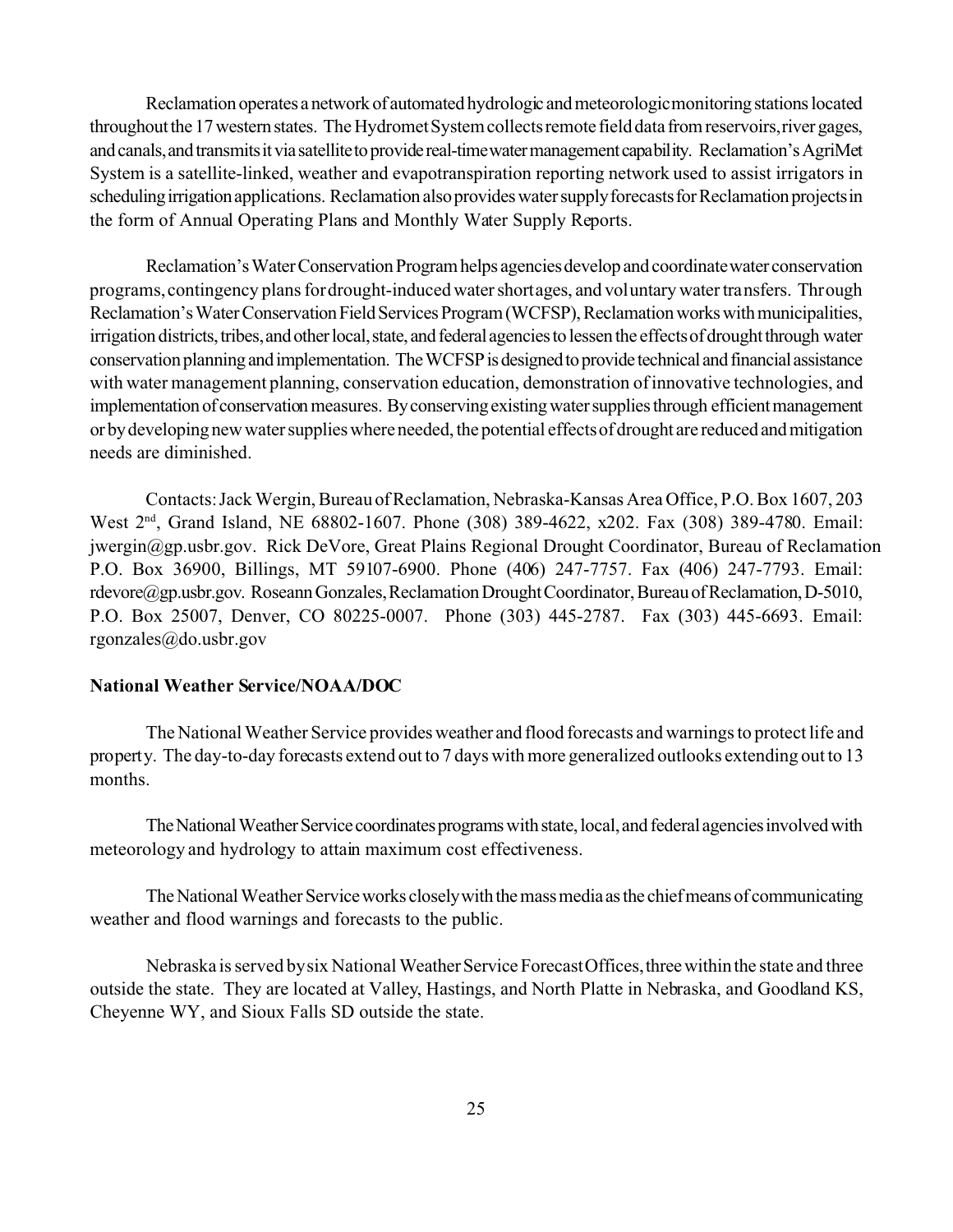Contact: Dave Theophilus, Meteorologistin Charge, National Weather Service, PO Box 719, Valley, NE 68064-0719. Phone (402) 359-5166, ext 642

#### **Corps of Engineers/DOD**

The U.S. Army Corps of Engineers is authorized to supplement state and local authorities in providing emergencysupplies of drinkingwaterto anylocality confronted by drought or with a source of contaminated drinking water causing or likely to cause a substantial threat to public health and welfare. The Governor or his authorized representative must request the assistance from the Corps. The request should outline the impact and resources committed bystate and local governmentsto combatthe situation. State and local authorities must commit all available resources prior to requesting federal assistance. During a drought event, the Assistant Secretary of the Army must declare the area a "drought distressed area" before federal emergency water assistance can be provided.

The forms of assistance are as follows: technical assistance to state and local officials for identification of any and all options to restore the source of water supply; transportation of emergency supplies of drinking water and limited well drilling when commercial firms are unable to provide water in a timely manner. Assistance is normally limited to 30 days for contaminated water sources.

Contacts:JackD.Rose,Chief,EmergencyManagement,OmahaDistrict. Phone (402) 221-4148.Fax (402) 221-4257. Marjorie DeBrot, Chief, Emergency Management, KansasCityDistrict. Phone (816) 983- 3535. Fax (816) 426-6138.

#### *Other Agencies and Organizations*

#### **NE Association of Resource Districts**

Natural Resources Districts (NRDs) are local political subdivisions charged with properly conserving and developing the state's natural resources. The activities of NRDs include the management of surface water and groundwater resources, the construction and operation of flood control structures, and the administration of land management plans to prevent soil erosion and sediment problems. NRDs also work with municipal and domestic water supplies to protect the quality and quantity of water for the citizens of the state. The Nebraska Association of Resources Districts is a statewide association created by NRDs to provide administrative services, legislative representation, statewide communication and coordination of the 23 independent districts.

Contact: Dean E. Edson, Executive Director, 601 South 12th, Suite201, Lincoln, NE 68508. Phone (402) 471-7674. Email: dedson@alltel.net

#### **League of Municipalities**

The League of Nebraska Municipalities is an association whose members are Nebraska cities and villages. Information from state agencies regarding drought conditions and effects can be provided to city and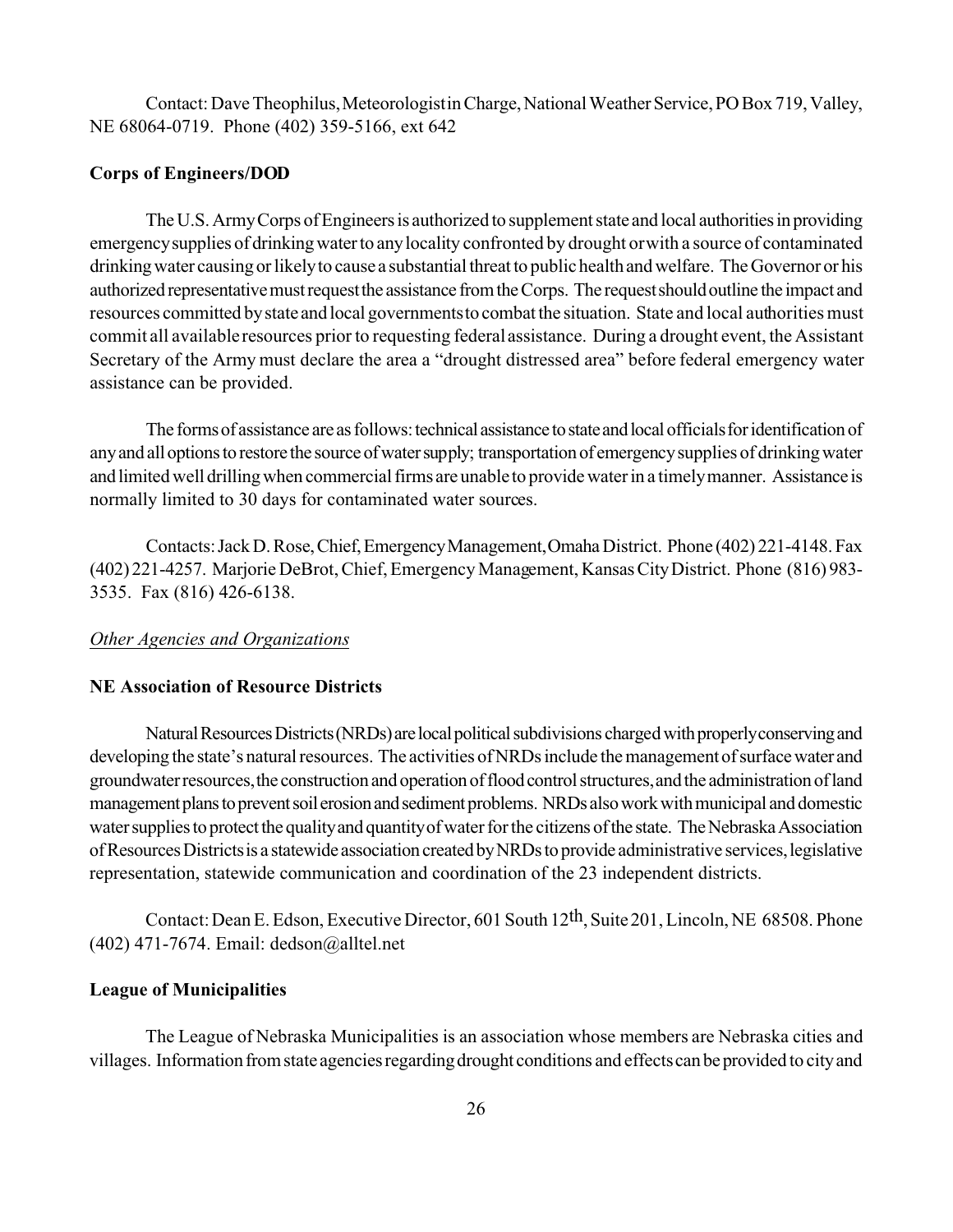village officials through League publications, newsletters and mailings.

Contact: LashChaffin,Utilities SectionDirector,LeagueofNebraskaMunicipalities, 1335 L Street, Lincoln, NE 68508. Phone (402) 476-2829. Email: lashc@lonm.org

## **Appendix A**

See attached subcommittee matrices

## **Appendix B**

See attached subcommittee membership lists

## **Appendix C**

CARC members, year 2000 Greg Ibach, chair, Department of Agriculture Barbara Cooksley, livestock producer Elbert Dickey, Cooperative Extension, UN-L Merwin Fricke, crop producer Stanley Heng, Emergency Management Mark Kuzila, Conservation and Survey, UN-L Richard Nelson, Health and Human Services, Regulation and Licensure Roger Patterson, Department of Natural Resources Dave Vogler, Governor's Policy Research Office Don Wilhite, National Drought Mitigation Center Dayle Williamson, Department of Natural Resources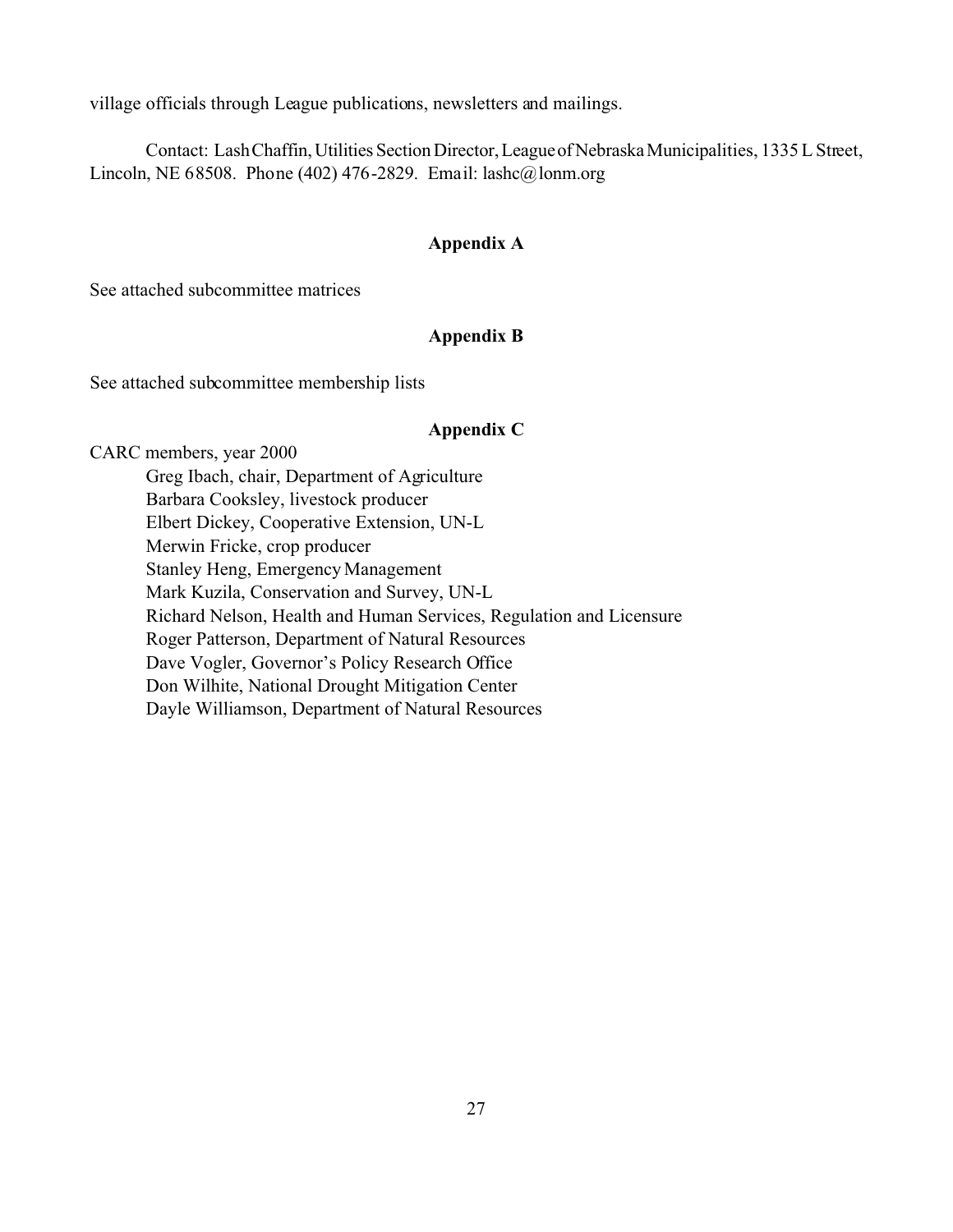## **Appendix A Nebraska Risk Assessment Committee Nebraska Agricultural, Natural Resources, and Wildlife Subcommittee** *Planned Mitigation Actions*

| <b>IMPACT</b>                                                                                                                                              | <b>PLANNED ACTIONS</b>                                                                                                                                                                                                                                                                                                                                                                                                                                                                                                                                                                                                                                                                                                                                                                                                                                                        | <b>ASSISTANCE AGENCIES</b>                                                                                                                                   |
|------------------------------------------------------------------------------------------------------------------------------------------------------------|-------------------------------------------------------------------------------------------------------------------------------------------------------------------------------------------------------------------------------------------------------------------------------------------------------------------------------------------------------------------------------------------------------------------------------------------------------------------------------------------------------------------------------------------------------------------------------------------------------------------------------------------------------------------------------------------------------------------------------------------------------------------------------------------------------------------------------------------------------------------------------|--------------------------------------------------------------------------------------------------------------------------------------------------------------|
| Reduced range and<br>pasture forage and<br>livestock water results in<br>poor animal health, soil<br>erosion, and possible<br>economic loss to<br>ranchers | 1. Encourage the use of range and pasture management techniques such as reduced<br>stocking rates, reserve pastures, rotational grazing, removing competitive plants and<br>stored feed to improve sustainability of rangelands under drought conditions.                                                                                                                                                                                                                                                                                                                                                                                                                                                                                                                                                                                                                     | <b>National Grassland</b><br>Association, Nebraska<br>Cattlemen, UNL Extension,<br>NRCS, NRDs, Sandhills<br><b>Cattle Association</b>                        |
|                                                                                                                                                            | 2. Prior to and during drought, use public information programs and on-site visits to<br>emphasize importance of rangeland management and planning to equalize stocking<br>rates with available forage and the need for permanent water storage and distribution<br>systems.                                                                                                                                                                                                                                                                                                                                                                                                                                                                                                                                                                                                  | <b>UNL Extension, NRDs,</b><br>NEDA, DNR, NRCS, NDMC                                                                                                         |
|                                                                                                                                                            | 3. Monitor forage supplies and conditions around the state and facilitate information<br>exchange between interested parties. A) If conditions warrant, a meeting of a forage<br>advisory committee will be organized early in the spring to determine haystock<br>availability, forage conditions, and wildlife concerns. B) Also, at that meeting, the<br>procedure for emergency roadside haying through the Department of Roads could be<br>discussed to determine need and value of this procedure. C) Also, at that meeting, it<br>could be determined if a letter to the federal office of FSA is warranted to forewarn them<br>of drought conditions and impending requests for CRP emergency release; this group<br>would pass that recommendation on to CARC, who would then pass the request for the<br>letter on to the Governor and the Director of Agriculture. | <b>UNL Extension, NRDs,</b><br>NEDA, NRCS, DNR,<br>NDMC, FSA, Nebraska<br>Cattlemen, Farm Bureau,<br>Alfalfa Association,<br>Nebraska Department of<br>Roads |
|                                                                                                                                                            | 4. Investigate needs of economically stressed ranchers who now rely on federal and<br>state grazing leases to sustain their herds. Develop a coordinated plan of action to be<br>taken by land management agencies to provide grazing and/or supplemental feed<br>assistance to lessees. Investigate changing federal and state grazing regulations during<br>drought.                                                                                                                                                                                                                                                                                                                                                                                                                                                                                                        | Nebraska Forest Service,<br>BLM, US Fish and Wildlife,<br>Nature Conservancy                                                                                 |
|                                                                                                                                                            | 5. Assist ranchers in obtaining supplemental income by connecting them with<br>employment opportunities, and during drought, by holding job fairs and raising general<br>awareness of job opportunities and ranchers' work skills.                                                                                                                                                                                                                                                                                                                                                                                                                                                                                                                                                                                                                                            | Nebraska Department of<br>Labor, NEDA, UNL<br>Extension, NRDs, Center<br>for Rural Development                                                               |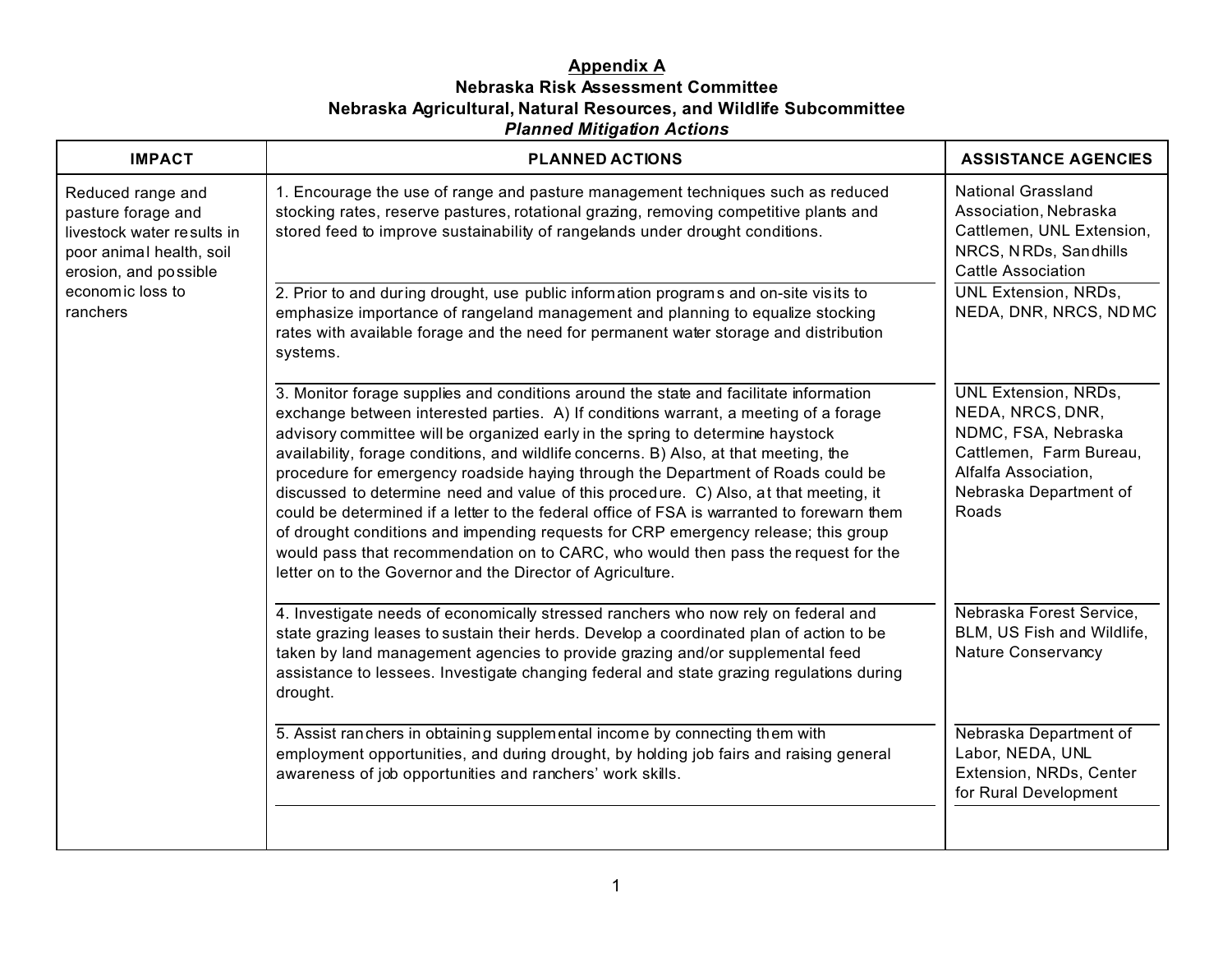| <b>IMPACT</b>                                                                       | <b>PLANNED ACTIONS</b>                                                                                                                                          | <b>ASSISTANCE AGENCIES</b>                                                                                             |
|-------------------------------------------------------------------------------------|-----------------------------------------------------------------------------------------------------------------------------------------------------------------|------------------------------------------------------------------------------------------------------------------------|
|                                                                                     | 6. Explore alternatives for establishing state funded cost-share program for water<br>conservation measures on rangeland.                                       | <b>DNR</b>                                                                                                             |
|                                                                                     | 7. Establish and activate a statewide and nationwide hotline system for locating<br>economical feedstock sources.                                               | NEDA, UNL Extension,<br>Nebraska Cattlemen, National<br>Guard, Fam Bureau, NEMA,<br>NRDs, NRCS, Alfalfa<br>Association |
|                                                                                     | 8. Explore/create incentive program for long-term conservation grazing practices.                                                                               | NEDA, UNL Extension, NE<br>Cattlemen                                                                                   |
|                                                                                     | 9. Develop indemnity plan crop insurance for grazing land/livestock operations.                                                                                 | <b>NEDA</b>                                                                                                            |
| Reduced soil moisture on<br>dry cropland poses                                      | 1. Evaluate effectiveness of crop insurance and suggest changes.                                                                                                | Crop Insurance Groups                                                                                                  |
| economic loss to farmers<br>and possible increased soil<br>erosion and blowing dust | 2. Use public information programs to emphasize installation of soil and water conservation<br>systems (i.e, terraces, crop residue use, and contour planting). | NRCS, SARE, DEQ, UNL<br>Extension, NRDs                                                                                |
|                                                                                     | 3. Emphasize additional measures regarding crop residue management, grassing terraces and<br>emergency tillage to control soil blowing.                         | NRCS, SARE, DEQ, UNL<br>Extension, NRDs                                                                                |
|                                                                                     | 4. Investigate use of rainfall enhancement projects in targeted areas.                                                                                          | NEDA, DNR, NRDs                                                                                                        |
|                                                                                     | 5. Investigate and promote alternative crops and drought-resistant seeds for drought-prone areas<br>of the state.                                               | <b>UNL Agronomy</b>                                                                                                    |
|                                                                                     | 6. Create incentive program for drought-resistant practices.                                                                                                    | <b>NEDA, UNL Extension</b>                                                                                             |
|                                                                                     | 7. Develop insect and plant disease assistance.                                                                                                                 | NEDA, UNL Extension                                                                                                    |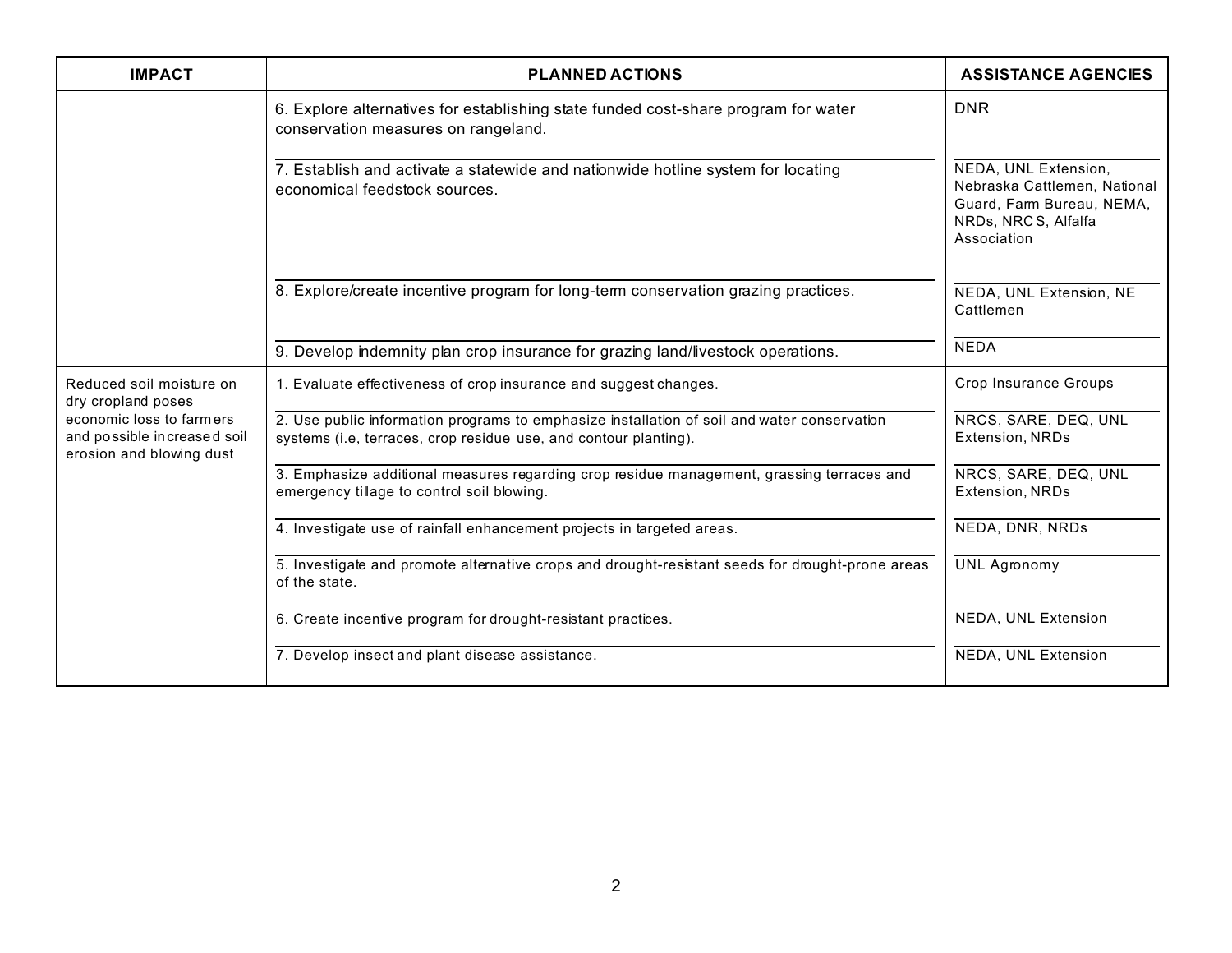| <b>IMPACT</b>                                                                                                 | <b>PLANNED ACTIONS</b>                                                                                                                                                | <b>ASSISTANCE AGENCIES</b>                                              |
|---------------------------------------------------------------------------------------------------------------|-----------------------------------------------------------------------------------------------------------------------------------------------------------------------|-------------------------------------------------------------------------|
| Decreased irrigation water<br>from surface water sources<br>prevents achievement of<br>crop harvest potential | 1. Emphasize adjustment of irrigated acreage to meet expected water availability.                                                                                     | DNR, NRDs, NRCS, Irrigation<br>Districts, UNL Extension,<br><b>USBR</b> |
|                                                                                                               | 2. Emphasize the use of crop insurance programs.                                                                                                                      | FSA, Crop Insurance Groups                                              |
|                                                                                                               | 3. Develop alternatives for increasing available irrigation water supply by use of temporary water<br>transfers.                                                      | <b>DNR</b>                                                              |
|                                                                                                               | 4. Develop a funded loan program to encourage installation of on-farm water conservation<br>measures.                                                                 | USBR, DNR, DEQ, NRDs                                                    |
| Water storage may not be<br>adequate in long-term<br>drought                                                  | 1. Evaluate water storage necessary for long-term sustainability.                                                                                                     | DNR, Attorney General,<br><b>USBR</b>                                   |
|                                                                                                               | 2. Improve monitoring of water levels in state reservoirs.                                                                                                            | DNR, USBR, USACE                                                        |
|                                                                                                               | 3. Investigate drought component within water compacts between Nebraska and neighboring<br>states.                                                                    | DNR, Attorney General                                                   |
| Increased irrigation pumping<br>from underground water<br>sources may lower water                             | 1. Continue to emphasize irrigation water management techniques and develop emergency loan<br>program to promote installation of on-farm water conservation measures. | NRDs, USBR, DEQ, NRCS,<br>UNL Extension, FSA, NEDA                      |
| levels and decrease<br>pumping rates resulting in                                                             | 2. Maintain water-level measurement program to monitor declining aquifer levels.                                                                                      | NRDs, UNL CSD                                                           |
| less capacity to meet crop<br>needs and decreasing the                                                        | 3. Maintain ground water metering efforts and establish an emergency allocation program.                                                                              | <b>NRDs</b>                                                             |
| profitability of an irrigated<br>cropping system                                                              | 4. Emphasize use of crop insurance program in high-probability drought years.                                                                                         | <b>Crop Insurance Groups</b>                                            |
|                                                                                                               | 5. Develop appropriate crop insurance to meet needs of all areas of the state.                                                                                        | NWR, Crop Insurance Groups                                              |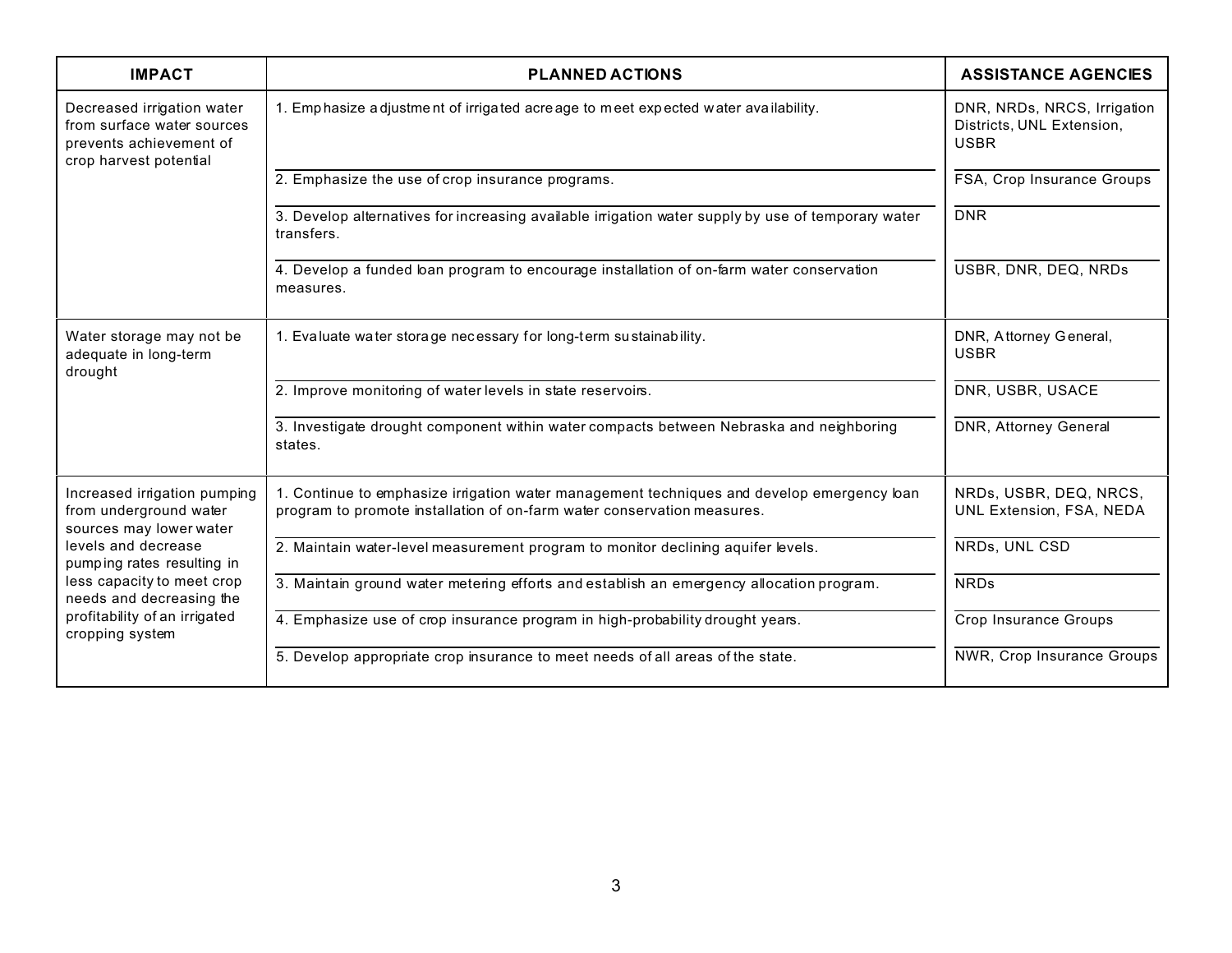| <b>IMPACT</b>                                                                                    | <b>PLANNED ACTIONS</b>                                                                                                                                                                               | <b>ASSISTANCE AGENCIES</b>                                                               |  |
|--------------------------------------------------------------------------------------------------|------------------------------------------------------------------------------------------------------------------------------------------------------------------------------------------------------|------------------------------------------------------------------------------------------|--|
| Loss of farmers and<br>ranchers due to<br>drought-induced bankruptcy                             | 1. Encourage existing agricultural finance advisory committees to develop emergency repayment<br>guidelines with banks due to drought-induced conditions.                                            | <b>NEDA</b>                                                                              |  |
|                                                                                                  | 2. Use Public Service Announcements to advertise emergency repayment guidelines, crop<br>insurance programs, hotline numbers, and mediation services.                                                | NEDA, Mediation Service,<br>Farm Crisis Council, UNL<br>Extension                        |  |
|                                                                                                  | 3. Encourage continuation of federal emergency indemnity plans for crop and livestock<br>agriculture.                                                                                                | NEDA, FSA, NRDs                                                                          |  |
| Drought-induced mental<br>anguish of farmers and<br>ranchers resulting in                        | 1. Develop working partnerships with local ministerial alliances and local health offices to<br>develop social counseling and support programs.                                                      | Local health offices, local<br>ministerial alliances, UNL<br>Extension, NEDA, Center for |  |
| increased suicides, social,<br>and family problems                                               | 2. Implement and/or maintain farm/crisis hotline(s).                                                                                                                                                 | Rural Affairs, HHS, national<br>public health services,                                  |  |
| (Also included within the<br>Municipal Water Supply,<br>Health, and Energy<br>Subcommittee plan) | 3. Use local TV and radio outlets to implement public information program directed at reducing<br>drought-induced mental stress and for announcements for hotline numbers and mediation<br>services. | Mediation Service, Farm<br>Crisis Council                                                |  |
| Increased health problems<br>for residents of areas                                              | 1. Communicate with state medical allergy and asthma experts to develop recommendations.                                                                                                             | UNMC, UNL Extension,<br>NRDs, NRCS, local health                                         |  |
| experiencing problems from<br>blowing dust<br>(Also included within the                          | 2. Establish education programs to increase awareness of dust-related respiratory problems and<br>how proper land management can improve air quality.                                                | offices, environmental health<br>fund, NEMA, HHS                                         |  |
| Municipal Water Supply,<br>Health, and Energy<br>Subcommittee plan)                              | 3. Develop funded initiatives to explore mitigation of health effects.                                                                                                                               |                                                                                          |  |
| Damage to cropland and<br>rangeland due to intrusion<br>of wildlife species                      | 1. Develop emergency guidelines for the emergency feeding and watering of native wildlife in<br>their original habitat.                                                                              | NEDA, Fish and Wildlife<br>Service, Forest Service                                       |  |
|                                                                                                  | 2. If needed, implement emergency control guidelines for invasion species on private cropland<br>and rangeland.                                                                                      | <b>UNL Extension</b>                                                                     |  |
|                                                                                                  | 3. Make funds available to reimburse farmers who lose crops from invasion of wildlife.                                                                                                               | <b>NEDA</b>                                                                              |  |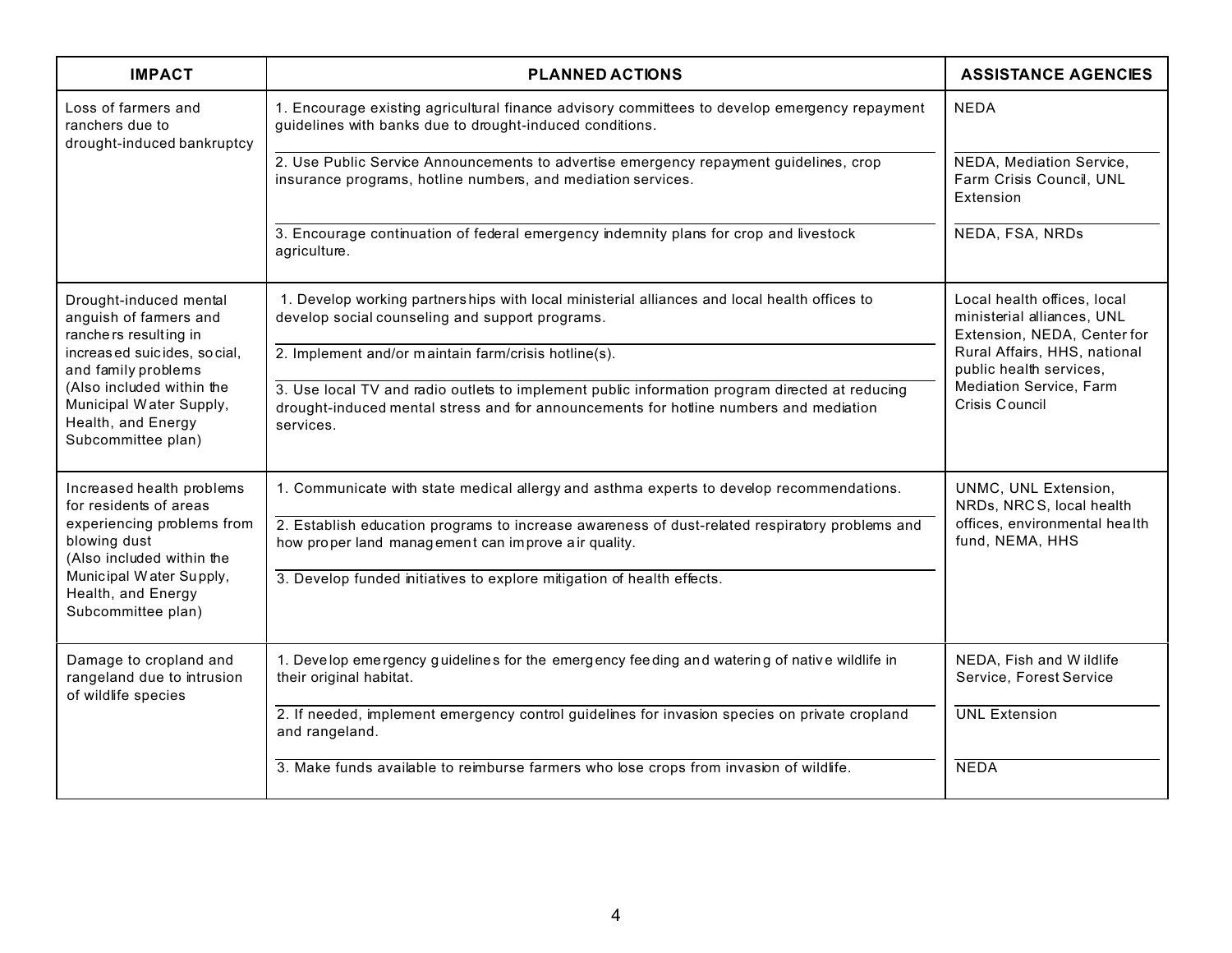| <b>IMPACT</b>                                                                      | <b>PLANNED ACTIONS</b>                                                                                                                                                                                   | <b>ASSISTANCE AGENCIES</b>                                             |
|------------------------------------------------------------------------------------|----------------------------------------------------------------------------------------------------------------------------------------------------------------------------------------------------------|------------------------------------------------------------------------|
| Decreased income from<br>local dairy and feedlot                                   | 1. Develop statewide and nationwide hotline system for locating feedstock sources.                                                                                                                       | NEDA, UNL Extension,<br>producer organizations                         |
| operations due to drought-<br>induced high cost of<br>feedstocks.                  | 2. Investigate possible system of subsidized purchases of replacement stock from "Limited<br>Resource Producers"                                                                                         |                                                                        |
| Decline in stability of local<br>economy and tax base due<br>to decreased sales of | 1. Develop statewide and regionwide agricultural support services hotline which would emphasize<br>outside area purchases of agricultural services and equipment from local distributors.                | NEDA, USDA, Nebraska<br>Department of Economic<br>Development          |
| agricultural support<br>equipment                                                  | 2. Add a gricultural production as recipient of tree assistance programs at the state level.                                                                                                             | <b>Game and Parks</b><br>Commission, Nebraska<br><b>Forest Service</b> |
|                                                                                    | 3. Provide tax credits to agricultural producers.                                                                                                                                                        | <b>NDR</b>                                                             |
|                                                                                    | 4. Create some plan to decrease property tax or establish payment plans when the ability to pay<br>is greatly reduced.                                                                                   | County commissioners, NDR                                              |
|                                                                                    | 5. Provide assistance for emergency feed and water transportation.                                                                                                                                       | <b>NEDA</b>                                                            |
| Reduced tourism due to<br>misperceptions about the<br>effects of drought           | 1. Let potential tourists and travelers know what recreational opportunities exist, even in drought,<br>via public relations, marketing, brochures, and the pre-established hotline and visitor centers. | Nebraska Division of Travel<br>and Tourism                             |

## **Assistance Agency Abbreviations and Acronyms**

| <b>BLM</b>  | Bureau of Land Management                        | <b>NEMA</b>  | Nebraska Emergency Management Agency                   |
|-------------|--------------------------------------------------|--------------|--------------------------------------------------------|
| <b>CSD</b>  | <b>Conservation and Survey Division</b>          | <b>NRCS</b>  | <b>Natural Resources Conservation Service</b>          |
| <b>DEQ</b>  | Nebraska Department of Environmental Quality     | <b>NRDs</b>  | Nebraska Natural Resource Districts                    |
| <b>DNR</b>  | Nebraska Department of Natural Resources         | SARE         | Sustainable Agriculture Research and Education Program |
| <b>FSA</b>  | <b>Farm Service Agency</b>                       | UNL          | University of Nebraska-Lincoln                         |
| <b>HHS</b>  | Nebraska Department of Health and Human Services | UNMC         | University of Nebraska Medical Center                  |
| <b>NDMC</b> | National Drought Mitigation Center               | <b>USACE</b> | United States Army Corps of Engineers                  |
| <b>NDR</b>  | Nebraska Department of Revenue                   | <b>USBR</b>  | United States Bureau of Reclamation                    |
| <b>NEDA</b> | Nebraska Department of Agriculture               | USDA         | United States Department of Agriculture                |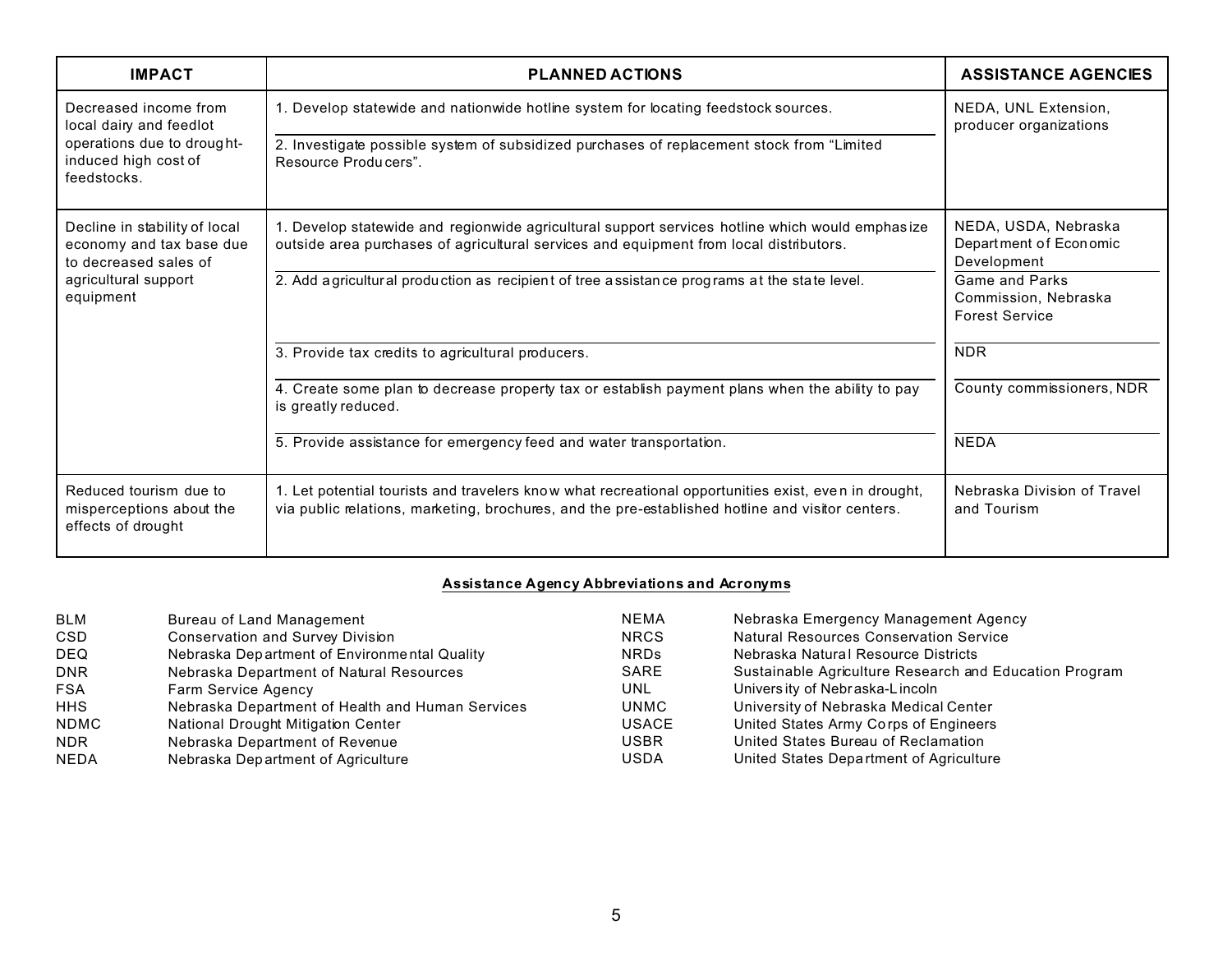# **Appendix A**

# Nebraska Risk Assessment Committee Nebraska Municipal Water Supply, Health, and Energy Subcommittee

| PRIORITIZED IMPACTS                                                                                                                                                                             | PRIORITIZED PLANNED ACTIONS                                                                                                                                                                                                                                                                                                                                                                                                                                                   | <b>ASSISTANCE AGENCIES</b>                                                                                                                                                                                                                                                                                                                                     |
|-------------------------------------------------------------------------------------------------------------------------------------------------------------------------------------------------|-------------------------------------------------------------------------------------------------------------------------------------------------------------------------------------------------------------------------------------------------------------------------------------------------------------------------------------------------------------------------------------------------------------------------------------------------------------------------------|----------------------------------------------------------------------------------------------------------------------------------------------------------------------------------------------------------------------------------------------------------------------------------------------------------------------------------------------------------------|
| 1. Due to drought, many public water<br>supply systems experience potable<br>water demand problems.                                                                                             | 1. Emphasize, and evaluate, long and short-term drought<br>contingency plans for all systems.<br>2. Emphasize indoor and outdoor water conservation measures.<br>3. Maintain list of "problem systems", with history or potential<br>for drought-related problems.<br>4. Develop programs and educate the public on the potential<br>uses of wastewater.<br>5. Develop partnerships with utility companies and others who<br>can help distribute drought-related information. | NHHS, League of Municipalities,<br>NRDs, Nebraska Rural Water<br>Association, NDEQ, AWWA,<br>CED/UNL.                                                                                                                                                                                                                                                          |
| 2. Many rural water districts and small<br>public water systems (under 10,000<br>population) develop operational<br>(mechanical) problems when<br>operating for extended periods of<br>drought. | 1. Maintain list of "problem systems" with history or potential<br>for drought-related problems.<br>2. Continue work with systems to develop a plan of long-term<br>drought mitigation and short-term drought response actions.<br>3. Maintain communication means and use NeRWA newsletter<br>and training sessions to address drought-related issues.<br>4. Explore, as needed, emergency funds.                                                                            | NRWD, NEMA, Nebraska Section<br>of AWWA, Nebraska Department of<br>Economic Development (NDED),<br><b>USDA Rural Development, League</b><br>of Municipalities, NHHS, Midwest<br>Assistance Program, NDEQ, UNL<br>Extension, NRDs, Groundwater<br>Foundation, Nebraska Department<br>of Natural Resources, Nebraska<br>Rural Water Association (NeRWA),<br>EPA. |
| 3. Due to drought, private wells<br>experience water quality and quantity<br>problems.                                                                                                          | 1. Encourage NRDs to evaluate situation.<br>2. Emphasize indoor and outdoor water conservation measures.                                                                                                                                                                                                                                                                                                                                                                      | NRDs, CSD/UNL, CED/UNL                                                                                                                                                                                                                                                                                                                                         |
| 4. Increased irrigation may overdraft<br>available aquifer and affect municipal<br>and rural water supplies during<br>drought.                                                                  | 1. Promote groundwater-metering efforts and establish an<br>emergency allocation program.<br>2. Encourage statewide water level measurement program to<br>effectively monitor aquifer levels.                                                                                                                                                                                                                                                                                 | NRDs, Bureau of reclamation, DOE,<br>CSD/UNL, CED/UNL, USGS.                                                                                                                                                                                                                                                                                                   |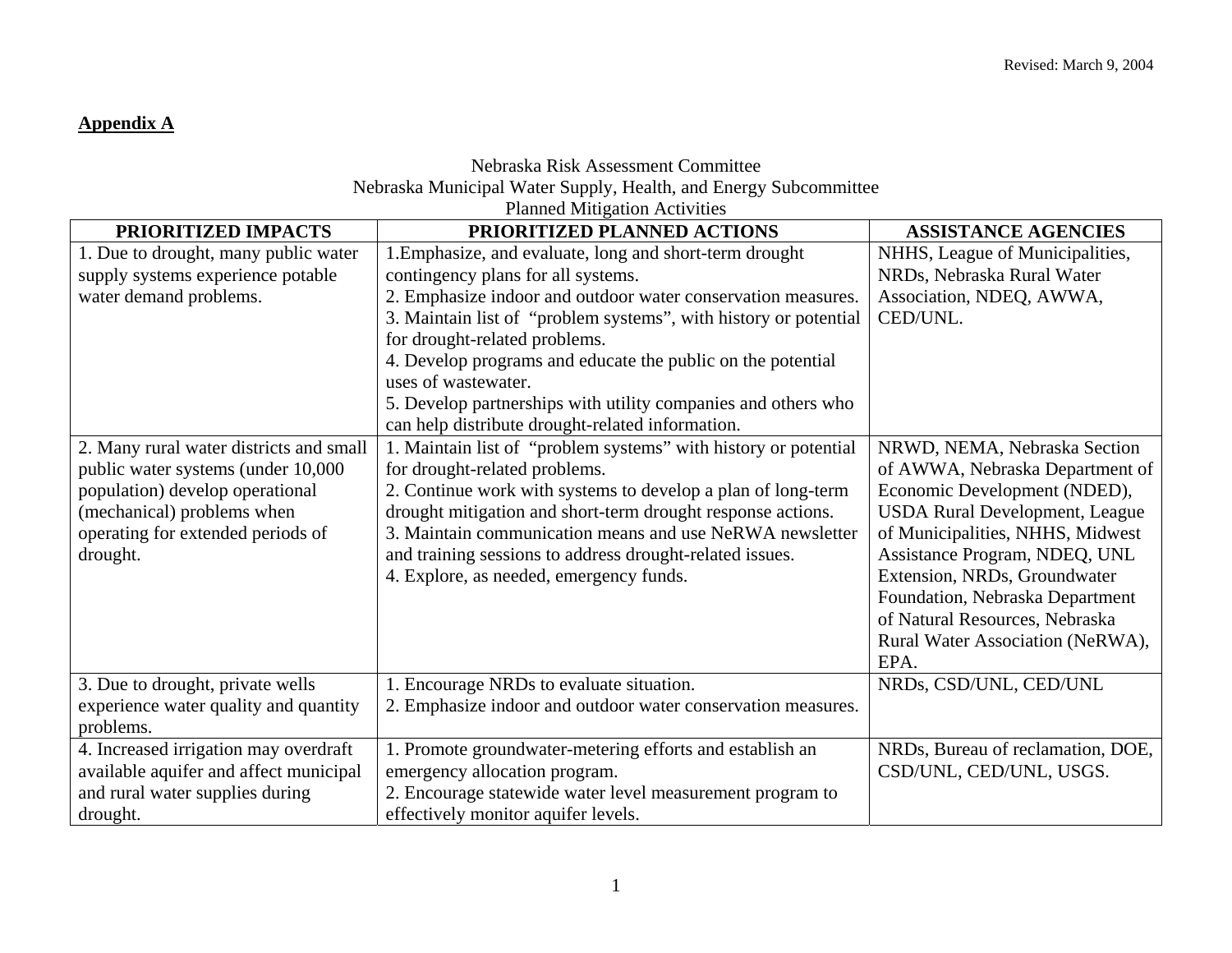| PRIORITIZED IMPACTS                   | PRIORITIZED PLANNED ACTIONS                                       | <b>ASSISTANCE AGENCIES</b>          |
|---------------------------------------|-------------------------------------------------------------------|-------------------------------------|
| 5. Drought induced mental anguish of  | 1. Use local TV and radio outlets to implement public             | NHHS, local health offices, local   |
| farmers and ranchers resulting in     | information program directed at reducing drought-induced          | ministerial alliances, CED/UNL,     |
| increased suicides, social and family | mental stress.                                                    | NEDA, Centers for Rural Affairs,    |
| problems.                             | 2. Implement and/or maintain farm/crisis hotline(s).              | national public health services,    |
|                                       | 3. Develop working partnerships with local ministerial            | Mediation Service, Farm Crisis      |
|                                       | alliances and local health office as to develop social counseling | Council.                            |
|                                       | and support programs.                                             |                                     |
|                                       | 4. Public service announcements for hotline numbers and           |                                     |
|                                       | mediation services.                                               |                                     |
| 6. Increased presence of large,       | 1. Maintain a list of large, industrial, independent water users. | NRDs, NDED, CSD/UNL,                |
| industrial, independent water users   | 2. Enhance communication between large, independent water         | Nebraska Department of Natural      |
| may overdraft available aquifers      | users and municipal suppliers to implement water conservation     | Resources, League of                |
| during drought.                       | and drought-preparedness guidelines.                              | Municipalities, CED/UNL.            |
|                                       |                                                                   |                                     |
| 7. Increased health problems for      | 1. Communicate with state medical allergy and asthma experts      | NHHS, UNMC, CED/UNL, NRDs,          |
| residents of areas experiencing       | to develop recommendations.                                       | NRCS, Nebraska Emergency            |
| blowing dust problems from drought-   | 2. Establish education programs to increase awareness of dust-    | Management Agency (NEMA),           |
| affected agricultural lands.          | related respiratory problems and how soil and land                | local health offices, environmental |
|                                       | conservation practices can improve air quality.                   | health fund.                        |
|                                       | 3. Develop funded initiatives to explore mitigation of health     |                                     |
|                                       | effects.                                                          |                                     |
| 8. Drought-induced temperature        | 1. Develop information program to provide living guidelines       | NHHS, HUD, CED/UNL, Nebraska        |
| extremes produce extreme living       | and alternatives to enable residents to cope with extreme         | Energy Office, Salvation Army,      |
| conditions for both rural and urban   | conditions.                                                       | League of Women Voters, medical     |
| residents. Increased electrical usage | 2. Develop working partnerships with local urban and rural        | professionals, local utility        |
| may create overloads on available     | power suppliers to cooperate in providing energy and water        | companies, Nebraska Rural Electric  |
| electrical grid network.              | conservation guidelines to public.                                | Association, Nebraska Power         |
|                                       | 3. Develop an education program.                                  | Association, Nebraska Energy        |
|                                       | 4. Learn about electrical bill assistance programs.               | Office, League of Municipalities.   |
|                                       | 5. Learn about fan distribution programs                          |                                     |